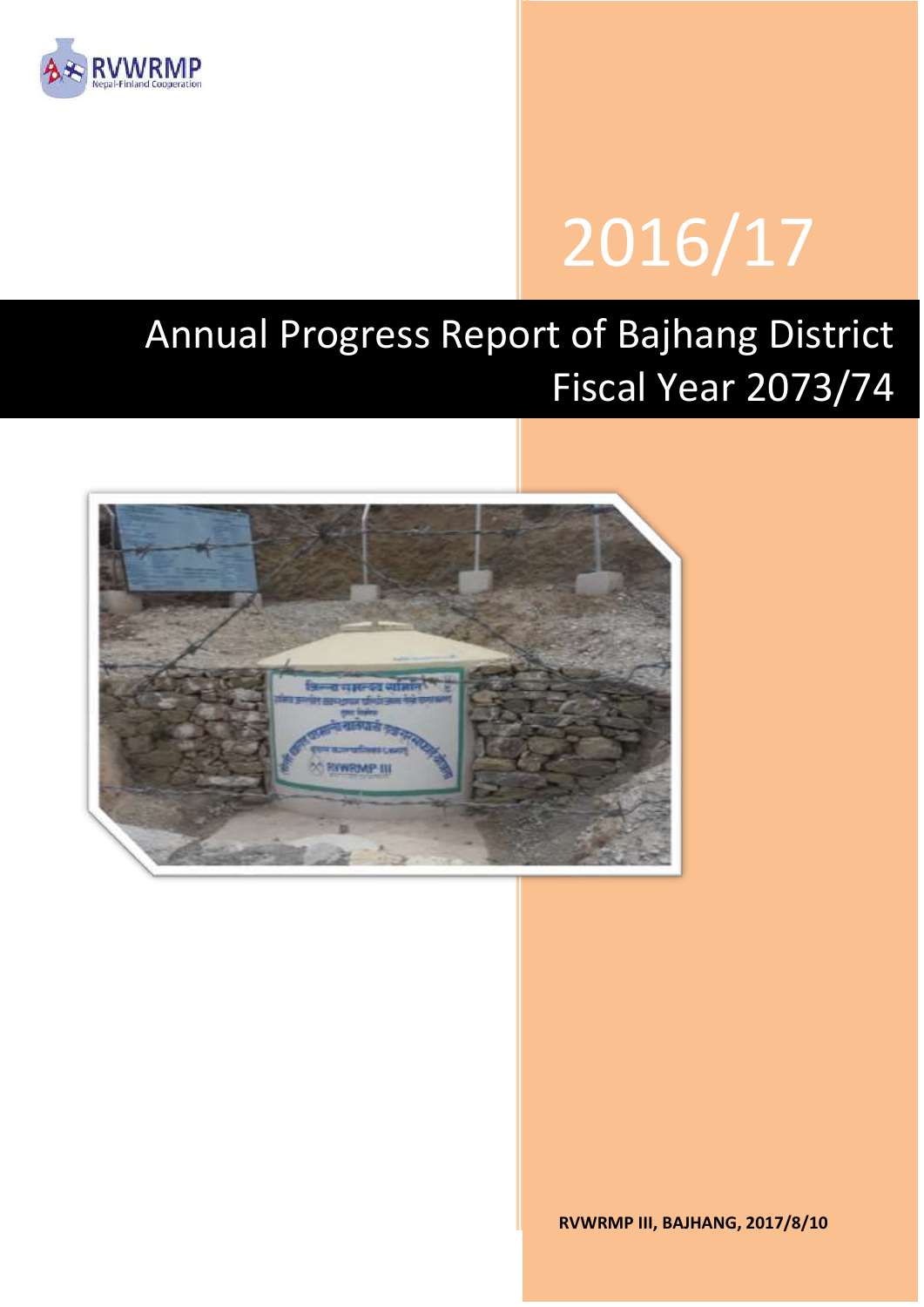

# <span id="page-1-0"></span>General:

| <b>District:</b>                                                                   | <b>Bajhang</b>                            |
|------------------------------------------------------------------------------------|-------------------------------------------|
| <b>Reporting Period:</b>                                                           | 1 Srawan 2073 - 31 Ashad 2074             |
|                                                                                    | 16 July 2016 - 15 July 2017               |
|                                                                                    | Capital: NRs. 2,80,00,000.00              |
|                                                                                    | Recurrent: NRs. 1,50,00,000.00            |
| <b>Budget of the Fiscal Year:</b>                                                  | Total Planned Budget: NRs.4,30,00,000.00  |
|                                                                                    | GON: NRs. 1,80,00,000.00                  |
|                                                                                    | GOF: NRs. 2,50,00,000.00                  |
|                                                                                    | Capital: NRs. 2,88,16,295.00              |
|                                                                                    | Recurrent: NRs.1,57,95,000.00             |
| <b>Released Budget of the Fiscal</b><br>Year:                                      | Total Released Budget: NRs.4,46,11,295.00 |
|                                                                                    | GON: NRs.1,80,00,000.00                   |
|                                                                                    | GOF: NRs.2,66,11,295.00                   |
|                                                                                    | Capital: NRs. 2,86,29,809.98              |
|                                                                                    | Recurrent: NRs.1,57,95,000.00             |
| <b>Expenditure of the Fiscal Year:</b>                                             | Total Expenditure: NRs.4,44,24,809.98     |
|                                                                                    | GON:NRs.1,80,00,000.00                    |
|                                                                                    | GOF:NRs.2,64,29,809.98                    |
| <b>Expenditure % of the total</b>                                                  | Capital: 99.35%                           |
| budget                                                                             | Recurrent: 100%                           |
|                                                                                    | <b>Total: 99.58%</b>                      |
| Justification of more than 3%<br>difference of Budget Versus<br><b>Expenditure</b> |                                           |

# <span id="page-1-1"></span>District's Annual Performance Silent Features in FY 2072/73:

|                                      | <b>Parameters</b>                                          |                                                          |                                                      |                                     |                                                                          |                                                         |                       |  |  |  |
|--------------------------------------|------------------------------------------------------------|----------------------------------------------------------|------------------------------------------------------|-------------------------------------|--------------------------------------------------------------------------|---------------------------------------------------------|-----------------------|--|--|--|
| <b>MCPM</b><br>of<br>district<br>(5) | Annual<br><b>Planning vs</b><br><b>Achievement</b><br>(20) | <b>Contribution</b><br>of DDC in<br><b>DWRDF</b><br>(25) | <b>Monitoring</b><br>and<br><b>Reporting</b><br>(15) | <b>DMC</b><br><b>Meeting</b><br>(5) | <b>DWRDF</b><br><b>Utilization</b><br>and<br><b>Transparency</b><br>(20) | <b>Collaboration</b><br>of RVWRMP<br>activities<br>(10) | <b>Total</b><br>(100) |  |  |  |
| 3                                    | 20                                                         | 25                                                       | 15                                                   | 5                                   | 20                                                                       | 10                                                      | 98                    |  |  |  |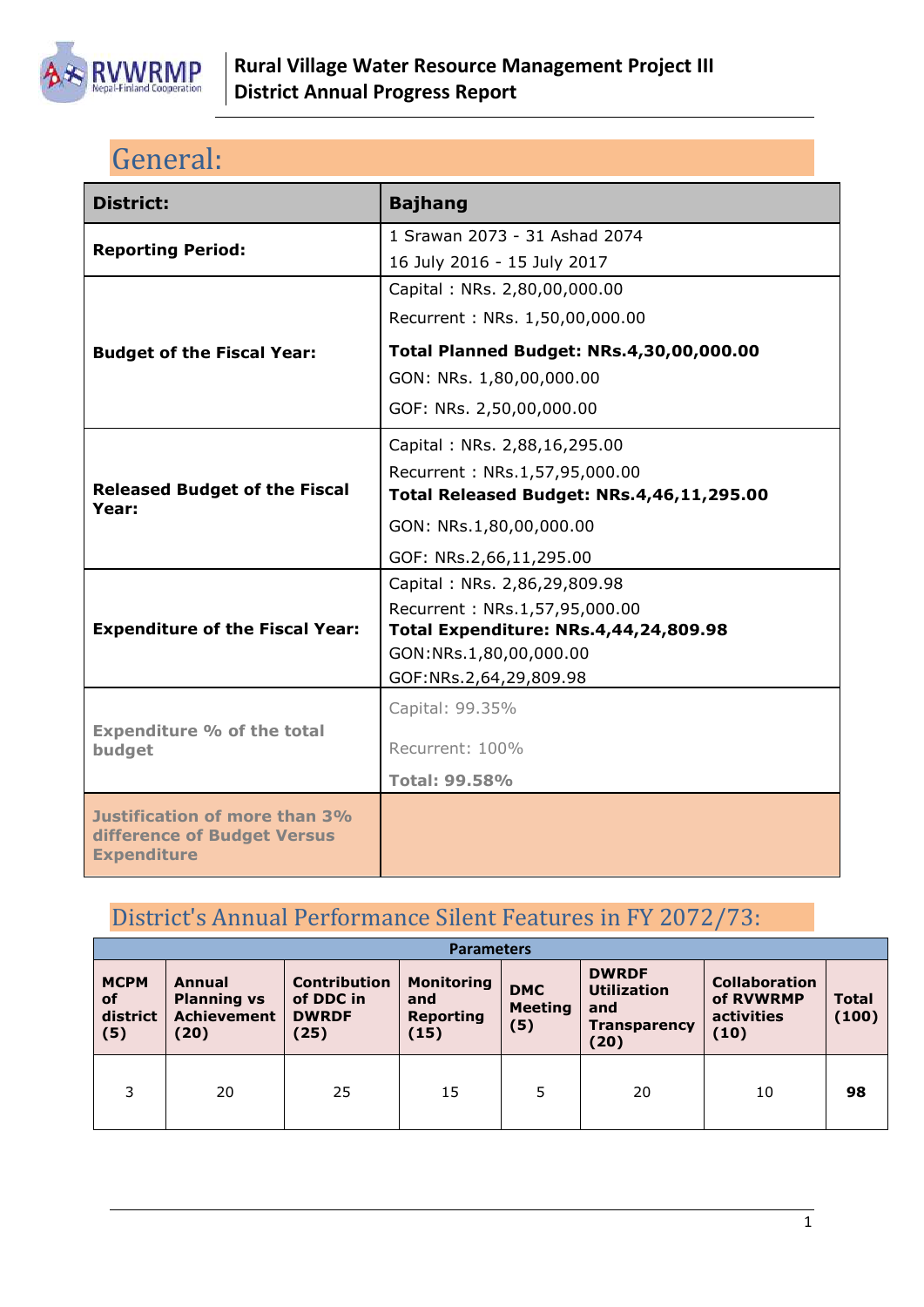

# <span id="page-2-0"></span>Executive Summary

Rural Village Water Resources Management Project (RVWRMP), works in ten districts, is a bilateral project between Government of Nepal (GoN) and Government of Finland (GoF). The overall (long term) objective of RVWRMP is institutionalized capacity at local and regional levels to sustain and continuously improve enhanced quality of life, better environmental conditions and increased opportunities in rural livelihoods in the Project area. RVWRMP has largely result orientated and result based approach in WASH, Livelihoods and Institutions development.

Main objective to increase access of rural people to safe drinking water supply, basic sanitation, improved hygiene behaviour changed as well as capacity building, income generation and other cross cutting issues. This report is to highlight about annual progress of development activities, which was done within this fiscal year 2073/74 and result analysis which ultimately fulfilled of long term objectives and goal of RVWRMP.

DCC / RVWRMP Bajhang has been implementing rural drinking water supply, institutional sanitation and other cross cutting issues like climate change, capacity building, green economy and gender and social inclusion for the holistic development of rural community people. DCC /RVWRMP Bajhang has been facilitating in preparation of Water Use Master Plan (WUMP), which is one of the pioneering step before intervention and implementation of development activities at five ex-VDCs (Sunikot, Kotdewal , Parakatne Melbisauna and Kandel VDC).

Within this FY 2073/74, there are 8 individual Drinking water supply schemes with 2889 beneficiaries are completed and 15 individual Drinking water supply schemes are ongoing within this fiscal year 10579 beneficiaries going to be benefitted with in FY 074/075. These schemes have been implemented by total 23 Users Committees.

As provisioned in the Constitution of Nepal, administrative restructuring is being enforced in the country. 6 VDCs of the existing project VDCs are now converted into 5 Local Levels. Four Rural Municipalities and One Municipalities are formed by merging existing above VDCs. As RVWMRP is a project fully embedded in the local government structure and adopting a decentralized working modality, the restructuring will have significant impact.

In this context, Four VDCs of existing project VDCs were considered to be three core working rural municipalities namely Thalara Rural Municipality, Chabispathivera Municipality and Talkot Municipality of the project during Phase III. Two VDCs of existing project VDCs were considered to be two non-core working rural municipality/ municipality namely Masta Rural Municipality and Bungal Municipality.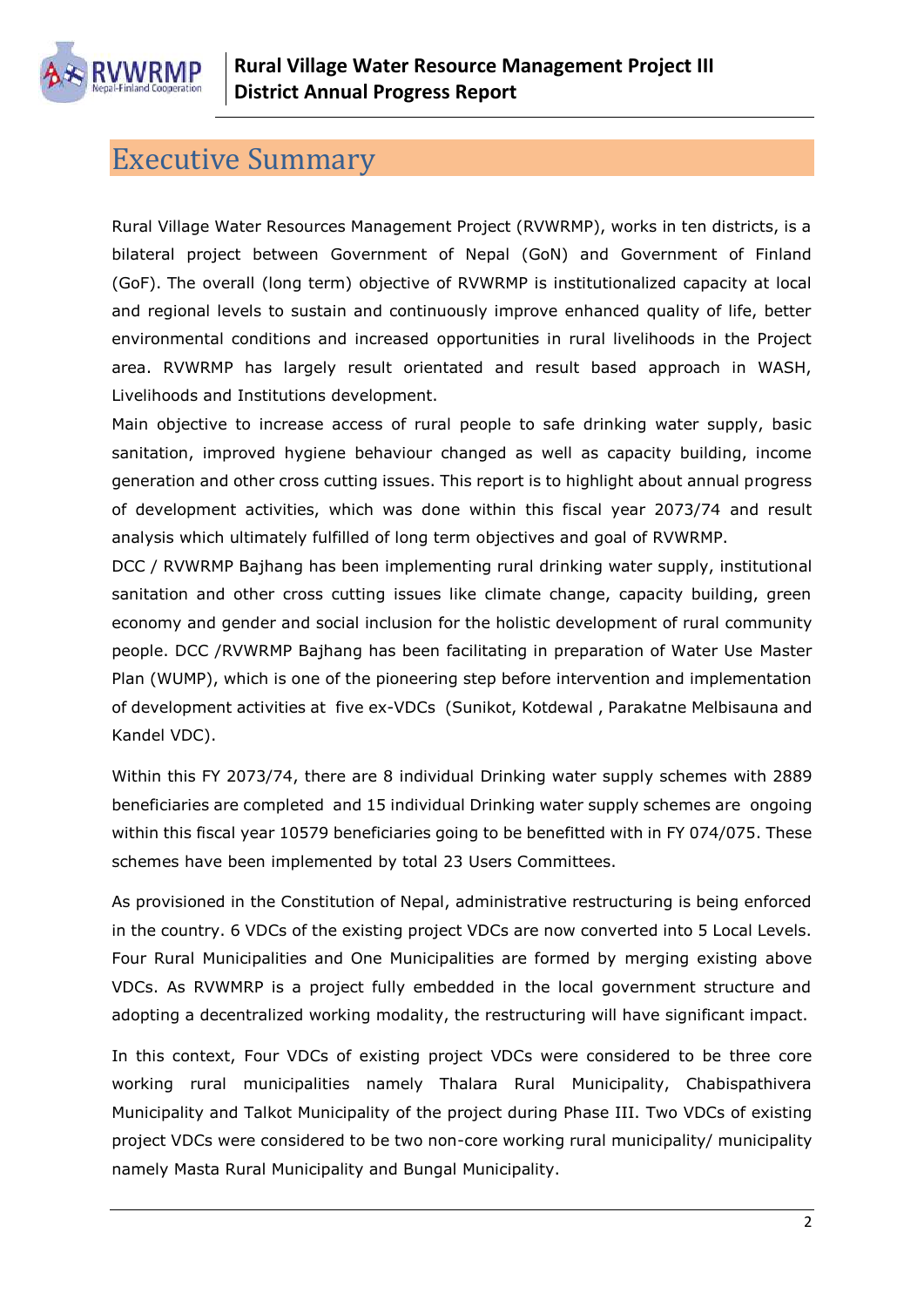

Bajhang District has been declared ODF on dated 31 December 2015 (Push 16, 2072). Kafalseeri, Matela, Malumela and Pipalkot VDC had declared with ICS used VDC and Masta, Pauwagadhi and Rilu VDC declared Chhau hut free VDC under the support of DDC/RVWRMP Bajhang with collaboration of VWASH-CC, political parties, women groups, child clubs and teacher played vital role to declare ICS used and Chhau hut free VDC.

DCC/RVWRMP Bajhang has conducted scheme level training as per step by step related with CAP, Account management; GESI, O&M, WSP, Sanitation, home gardening management orientation. All together 3226 Users' people were aware about scheme level training among them 57% were women (10 % Dalit and 90 % others female).

Similarly, Livelihood promotion related training like Home Gardening Management (HGM), Nursery Holders training, commercial vegetable production training have been conducted at project working VDC ( Dhamena, Bhatekhola, Matela, Malumela, Kotbhairab and Pipalkot) within this fiscal year 2073/74.

Similarly, Menstrual and Hygiene Day, Global Hand Washing Day, World Water Day, International Women Day, Dry Toilet Day and National Sanitation Week were celebrated within this fiscal year to raise awareness and sensitize to community people. Above mentioned national and international days were celebrated through campaign, mass meeting, local folk songs, street drama, quiz contest, one of major tools, to create favourable environment to make them self-realization, behaviour changed and good practice towards WASH sector as well as nutrition, health & sanitation Education, environment. In this awareness campaign and mass meeting, total 4238 people were participated among them 55 % female (9% Dalit female) and 45 % male.

DCC/RVWRMP has become one of best project in the Bajhang district fulfilling the need of rural community and popular among the people as well as fully utilized of available resources wisely to overcome of difficulty of people facing in water supply, sanitation ,hygiene ,livelihood and other cross cutting issues. In this FY 2073/74, total expenses was amount NRs 4,50,40,328.98, among them 99.35% capital and 100% recurrent, NRs 2,64,24,809.98 which was shared by GoF, NRs 1,80,00,000.00 shared by GoN and NRs 6,15,519.00 shared by District coordination committee.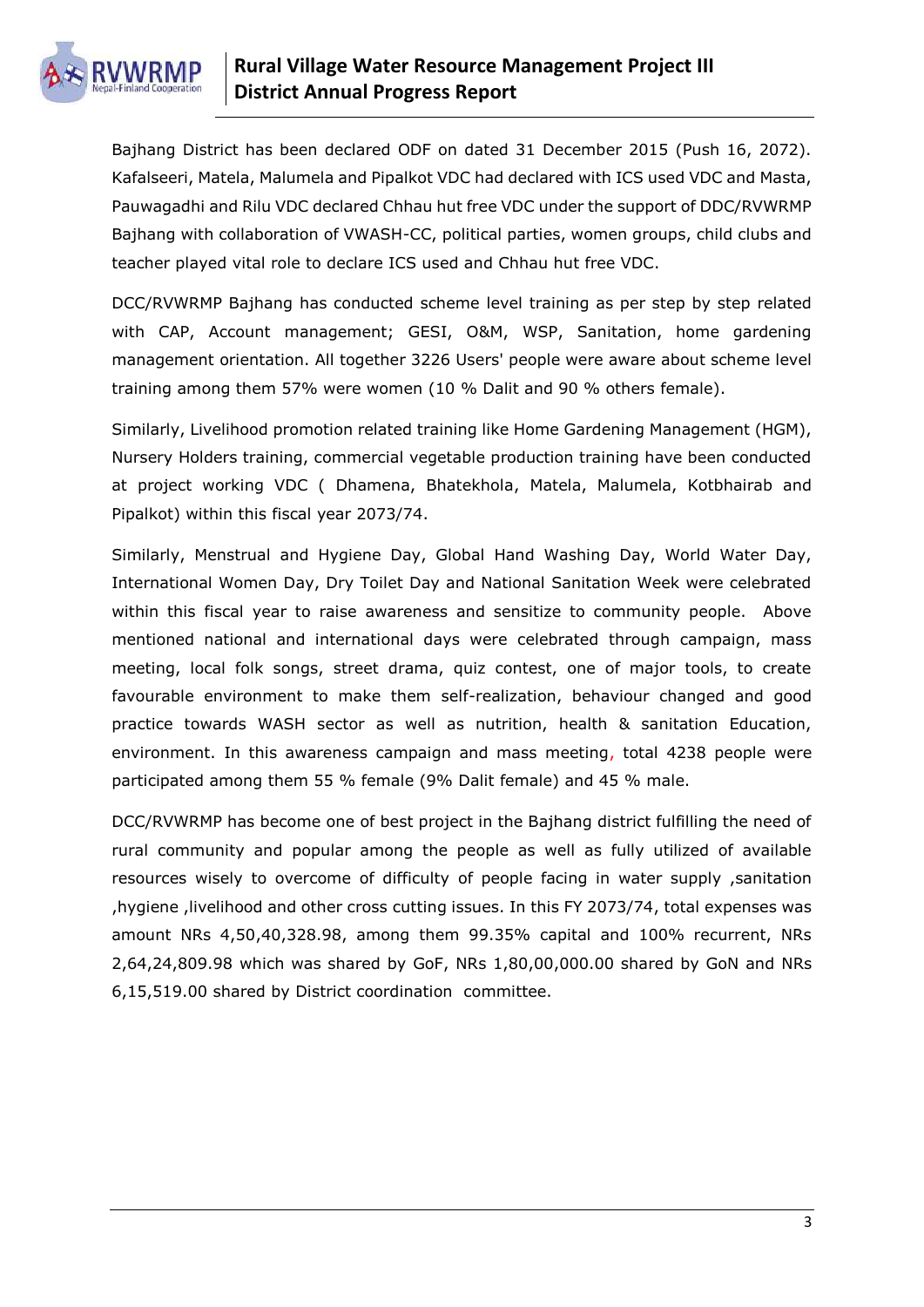

# Contents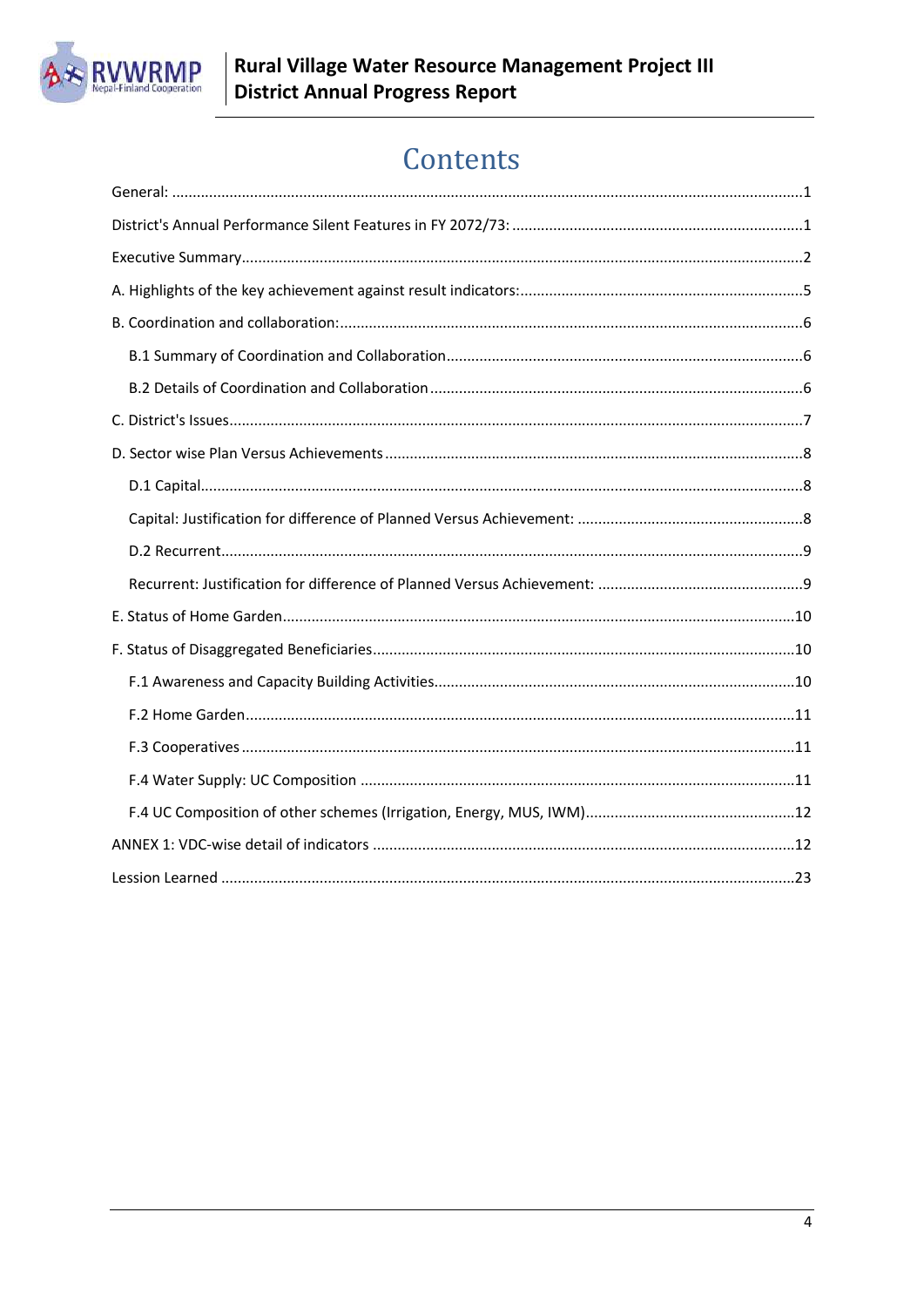

# <span id="page-5-0"></span>A. Highlights of the key achievement against result indicators:

| <b>Result Indicator</b>                                                                                                                                                                            | <b>Key achievement</b> |                                                                                                                                                                                                                                                                                                        |  |  |  |  |
|----------------------------------------------------------------------------------------------------------------------------------------------------------------------------------------------------|------------------------|--------------------------------------------------------------------------------------------------------------------------------------------------------------------------------------------------------------------------------------------------------------------------------------------------------|--|--|--|--|
| behavior. (WASH)                                                                                                                                                                                   |                        | Results $#$ 1: Institutionalized community capacity to construct and maintain community<br>managed water supply and adopt appropriate technology and sanitation and hygiene                                                                                                                            |  |  |  |  |
| 1.1. 97% of community members in the Project<br>VDCs have improved water supply systems                                                                                                            | ❖                      | 2889<br>ex-VDCs:<br>community<br>people in<br>Pipalkot,<br>Bhatekhola, Dhamena, and Malumela, are benefitted<br>through 8 number of completed water supply schemes in<br>this F/Y02 on 073/074. Besides, 15 WS schemes are<br>ongoing (IPO) covering 8367 population.                                  |  |  |  |  |
| 1.3. Community ownership demonstrated by<br>communities having contributed in cash and kind<br>towards construction                                                                                | ❖                      | In this fiscal year maximum community contribution in <<br>29% in Kotbhairav and minimum community contribution<br>is showing in Dhamena and Bhatekhola 22 % with cash<br>and kind contribution. Community started to collect<br>minimum Rs 1 Per day for O&M.                                         |  |  |  |  |
| 1.8 Key positions (chair, vice chair, secretary,<br>joint secretary and treasurer) in UCs of improved<br>water supply schemes in the Project VDCs are<br>held by women and by minority populations | ❖                      | There are 50% participation of female and Maximum 25%<br>and Minimum 13% of Dalit participation in leadership<br>position.                                                                                                                                                                             |  |  |  |  |
| level through water resources based livelihoods development.                                                                                                                                       |                        | Result # 2: Improved and sustainable nutrition, food security and sustainable income at community                                                                                                                                                                                                      |  |  |  |  |
| 2.1 At least 78% of the households provided with $\cdot$<br>improved water supply, have a functional home<br>garden                                                                                |                        | More than 80% of households involved in the project<br>existing core VDCs have functional HGs covering at least<br>seasonal vegetables, spices, fodder and fruits.                                                                                                                                     |  |  |  |  |
| 2.2.At least 50% of home garden training<br>participants, TOTs and/or Lead Farmers are<br>women                                                                                                    | $\bullet$              | In this connection more than 63% female participation<br>are in different level of training as well home gardening<br>management training, leader farmer training,                                                                                                                                     |  |  |  |  |
|                                                                                                                                                                                                    |                        | Result #3: Institutionalized capacity at District level to continue integrated water resources planning                                                                                                                                                                                                |  |  |  |  |
| and support communities in implementing and maintaining WASH and livelihood activities.                                                                                                            |                        | Conducted Total Sanitation Nutrition, MHM and WSP                                                                                                                                                                                                                                                      |  |  |  |  |
| 3.1: Policy Advocacy approach approved and<br>dissemination program prepared to ensure that<br>RVWRMPs experiences are reflected in provincial ₺<br>and national policy planning                   |                        | workshop and made common understanding about MHM<br>i/total sanitation issue .District declaration paper also<br>prepared and circular to all GP.<br>Media Partnership and Support to establish JWASHCC<br>and focus on campaigning in changing status of WASH<br>intervention and effect of DRR /CCA. |  |  |  |  |
| 3.2 National and Provincial authorities in WASH,<br>agriculture and small industries sectors informed<br>on RVWRMP experiences                                                                     | ❖<br>❖                 | Conducted one day workshop about on "CCA /DRR on<br>drinking water supply scheme for common<br>understanding and develop similar approach among<br>stakeholders.                                                                                                                                       |  |  |  |  |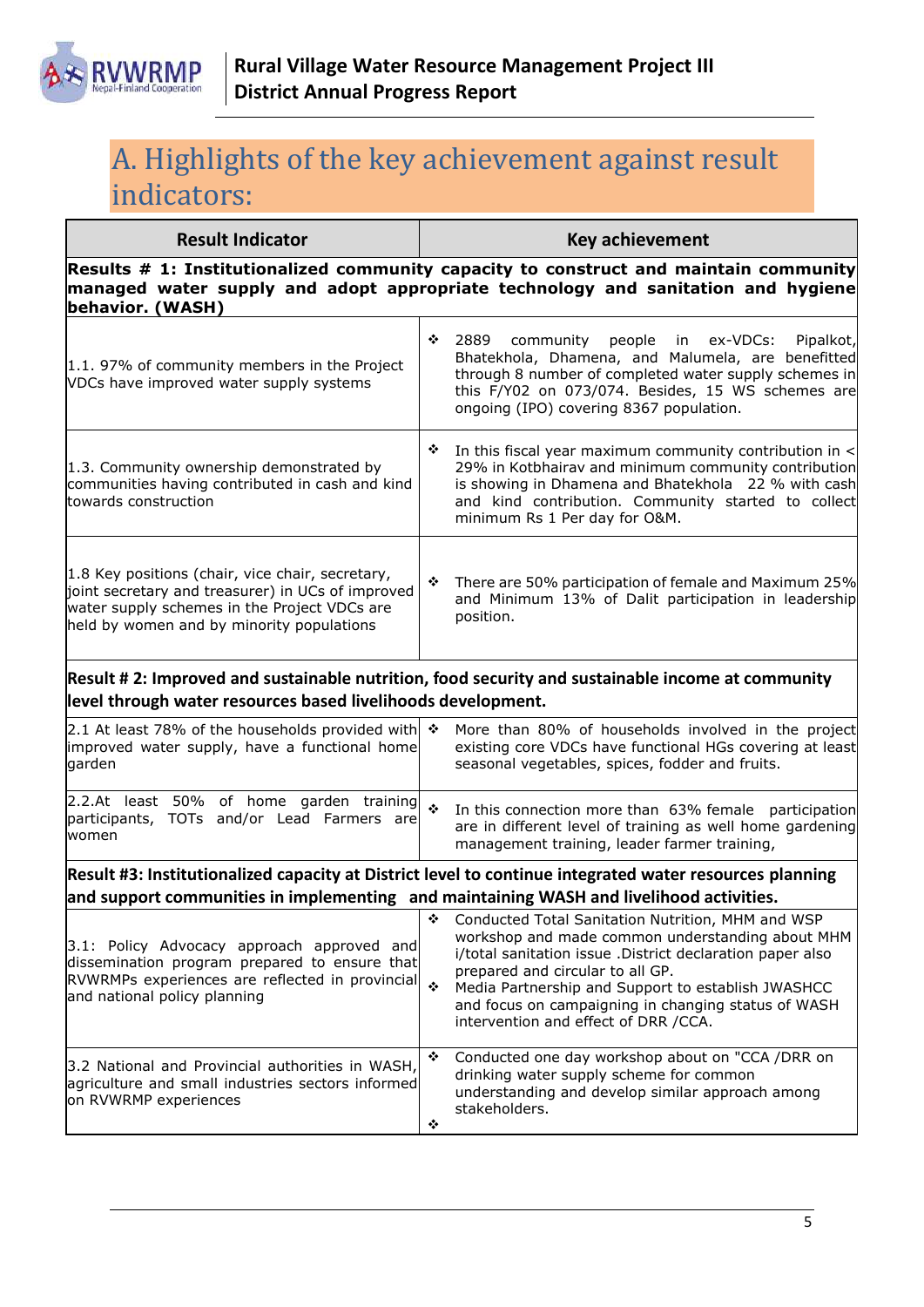

# B. Coordination and collaboration:

| Number of events / activities performed with coordination / collaboration | h                     |
|---------------------------------------------------------------------------|-----------------------|
| Key Organizations involved                                                | DADO, WSSDO, Ex-VDCs, |
|                                                                           | SUHAAARA, MSMP        |
| Total Budget Expected / Allocated for the events                          | 3,65,000.00           |
| Total expenditures with coordination / collaboration                      | 3,65,000.00           |
| % of fund utilization                                                     | 100%                  |

### B.1 Summary of Coordination and Collaboration

### B.2 Details of Coordination and Collaboration

<span id="page-6-2"></span><span id="page-6-1"></span><span id="page-6-0"></span>

| <b>Performed Activity</b>                                       | Organization<br>(coordinated /<br>collaborated with) | <b>Description of the activity</b>                       | <b>Type of collaboration</b><br>(Financial / Technical /<br><b>Financial + Technical)</b> | <b>Budget</b><br>(excluding<br>DWRDF, if any) | <b>Expenditure (if</b><br>any) |
|-----------------------------------------------------------------|------------------------------------------------------|----------------------------------------------------------|-------------------------------------------------------------------------------------------|-----------------------------------------------|--------------------------------|
| Construction of polyhouse<br>and necessary technical<br>support | DADO/DCC-RVWRMP                                      | Supported 20 Nos. of<br>polyhouse                        | Financial +Technical                                                                      | NRs.1,20,000.00                               | NRs.1,20,000.00                |
| Leader Farmers training                                         | DCC/RVWRMP Bajhang                                   | Supported as Resource<br>Person                          | Technical                                                                                 |                                               |                                |
| Multipurpose Nursery                                            | DCC/RVWRMP Bajhang                                   | Supported as Resource<br>Person                          | Technical                                                                                 |                                               |                                |
| Sanitation Week Celebration<br>and World Environment Day        | DAO/WSSDO/DFO/DCC-<br>RVWRMP                         | RVWRMP supported with<br>other line agencies in district | Financial+Technical                                                                       |                                               |                                |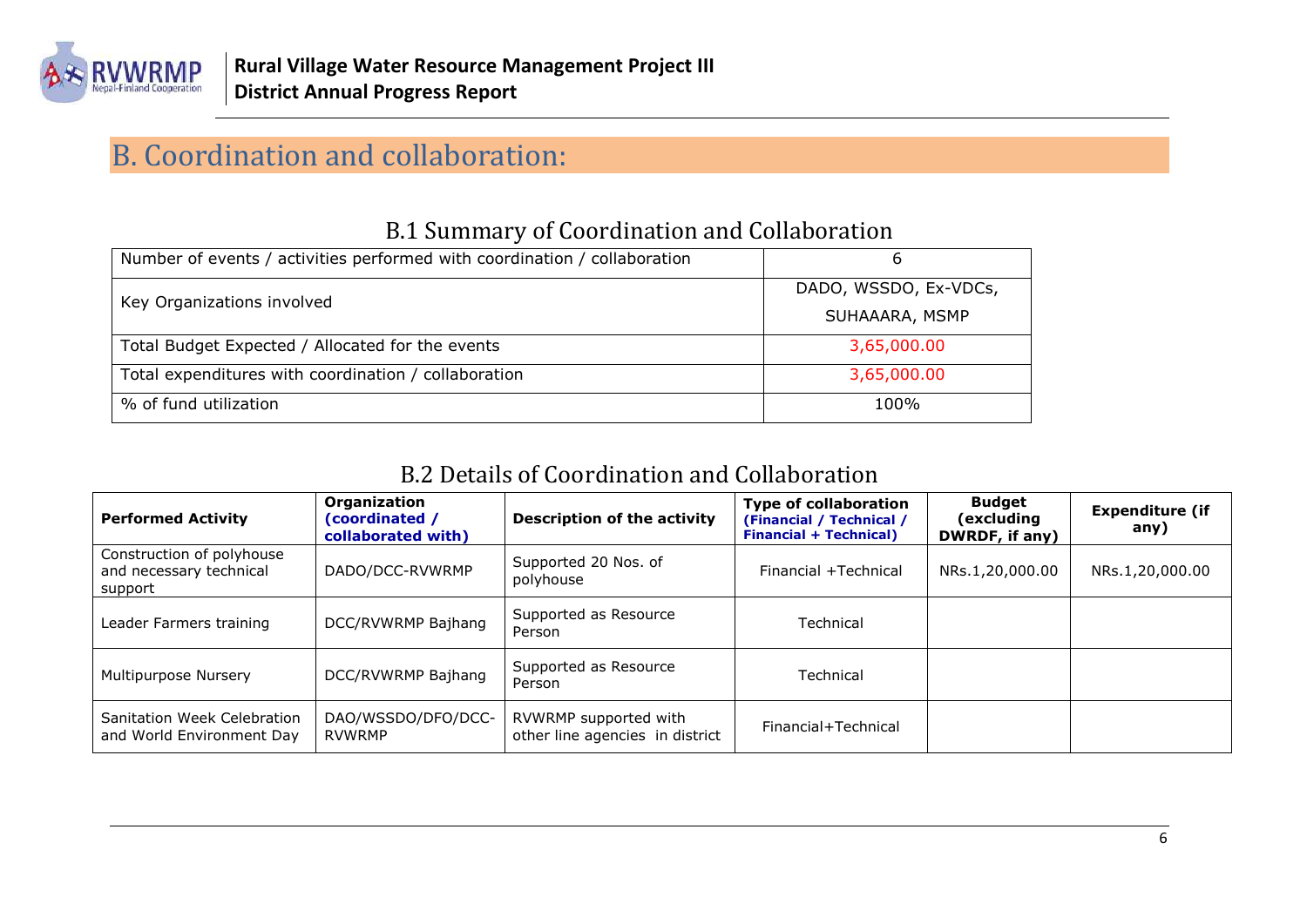

<span id="page-7-0"></span>

| C. District's Issues                              |                                                                                                                                                                                                                                                                                                                                                                                                                                                                                                                                                                                                                                                                                                                                                                                                                                                                                                                                           |
|---------------------------------------------------|-------------------------------------------------------------------------------------------------------------------------------------------------------------------------------------------------------------------------------------------------------------------------------------------------------------------------------------------------------------------------------------------------------------------------------------------------------------------------------------------------------------------------------------------------------------------------------------------------------------------------------------------------------------------------------------------------------------------------------------------------------------------------------------------------------------------------------------------------------------------------------------------------------------------------------------------|
| Number of DMC Meetings                            | 13 Nos.<br>$\bullet$                                                                                                                                                                                                                                                                                                                                                                                                                                                                                                                                                                                                                                                                                                                                                                                                                                                                                                                      |
| Key Decisions from DMC Meetings                   | Advertisement of vacant support persons and<br>$\bullet$<br>formation of vacant position fulfill committee.<br>SOs Selection criteria finalization for WUMP<br>$\bullet$<br>preparation for VDC level.<br>Progress Review and Annual work plan<br>finalization<br>Scheme Level Monitoring and Situation Analysis<br>for implementation of Non-Core VDCs<br>SO finalization for WUMP preparation and date<br>finalization of Total Sanitation ToT training.<br>Revised Budget preparation and recommendation<br>$\bullet$<br>for approval /Approval for Scheme level<br>Agreement<br>District Annual Performance Evaluation (DAPE)<br>committee formation and further evaluation<br>process.<br>Recommendation for DCC Matching fund<br>allocation and release for payment.<br>Progress review and reflection of fy 073/74 and<br>preparation of project handover documents to<br>newly formed Rural municipalities/Municipalities.<br>AoB |
| Number of support / monitoring<br>visits from PSU | 12 Nos                                                                                                                                                                                                                                                                                                                                                                                                                                                                                                                                                                                                                                                                                                                                                                                                                                                                                                                                    |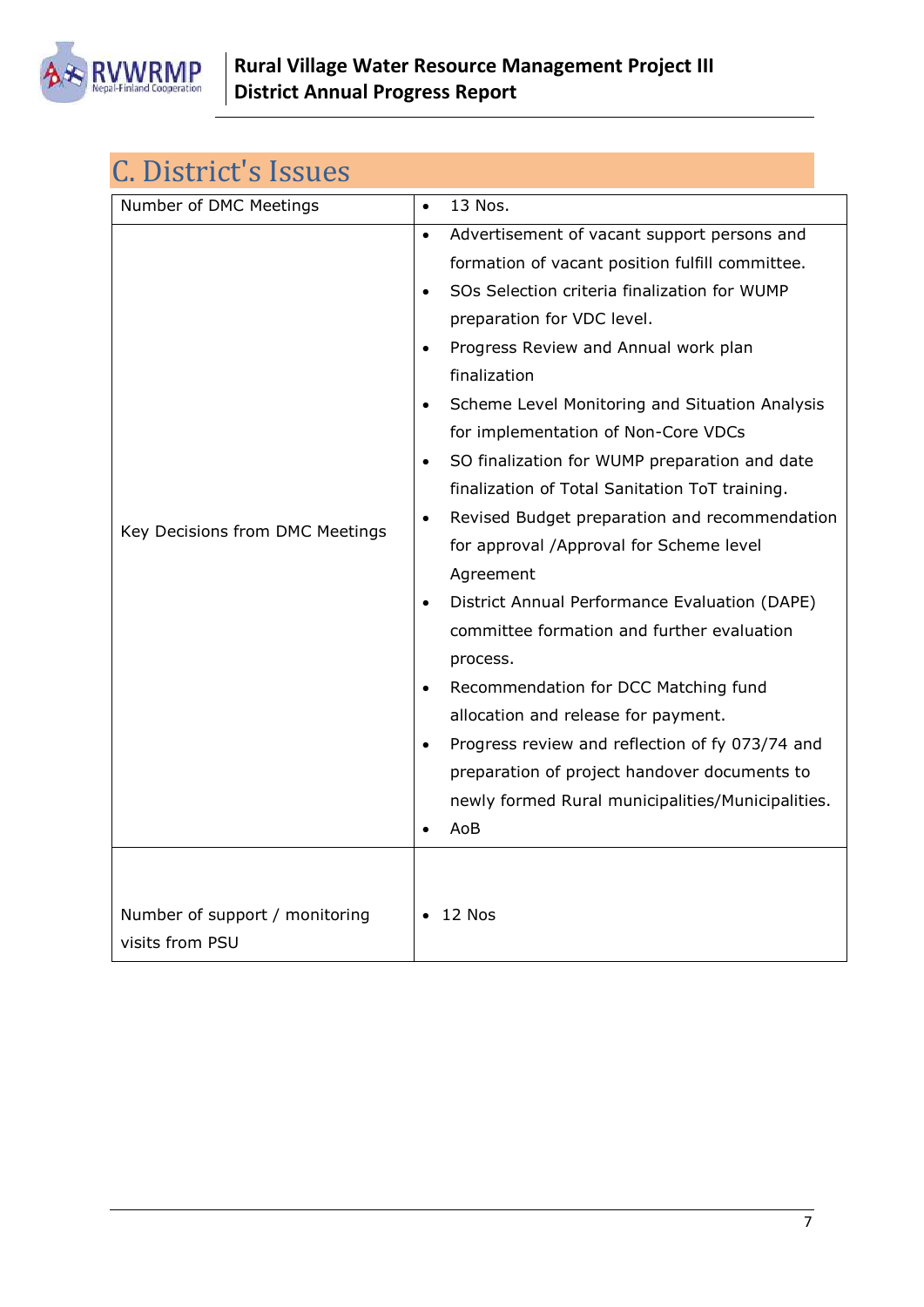

# D. Sector wise Plan Versus Achievements

<span id="page-8-0"></span>

|                   |                                 |                               | <b>Planned for FY 2073/74</b> |                     | Achieved in FY 2073/74<br>Plan for coming FY 2074/75 |                            |                                   |
|-------------------|---------------------------------|-------------------------------|-------------------------------|---------------------|------------------------------------------------------|----------------------------|-----------------------------------|
| <b>Sector</b>     | <b>Scheme</b><br><b>Type</b>    | <b>Number</b><br>of<br>scheme | Number of<br>beneficiaries    | Number of<br>scheme | Number of<br>beneficiaries                           | <b>Number of</b><br>scheme | <b>Number of</b><br>beneficiaries |
| Water             | Gravity                         | 8                             | 2889                          | 8                   | 2889                                                 | 32                         | 13468                             |
|                   | Lift                            |                               |                               |                     |                                                      | 3                          | 473                               |
| <b>Irrigation</b> | CI                              |                               |                               |                     |                                                      | 5                          | 1194                              |
|                   | <b>NCI</b>                      |                               |                               |                     |                                                      |                            |                                   |
| <b>MUS</b>        | <b>WS+NCI</b>                   |                               |                               |                     |                                                      | 5                          | 1194                              |
|                   | CI+IWM                          |                               |                               |                     |                                                      | 4                          | 1172                              |
| <b>Other</b>      | <b>MIT</b>                      |                               |                               |                     |                                                      | 5                          | 293                               |
|                   | <b>WASH in</b><br><b>School</b> | 3                             | 738                           | 3                   | 738                                                  | 5                          | 6700                              |
|                   | <b>IWM</b>                      | 1.                            | 156                           | 1                   | 156                                                  | 5                          | 1465                              |

### D.1 Capital

<span id="page-8-2"></span><span id="page-8-1"></span>Capital: Justification for difference of Planned Versus Achievement: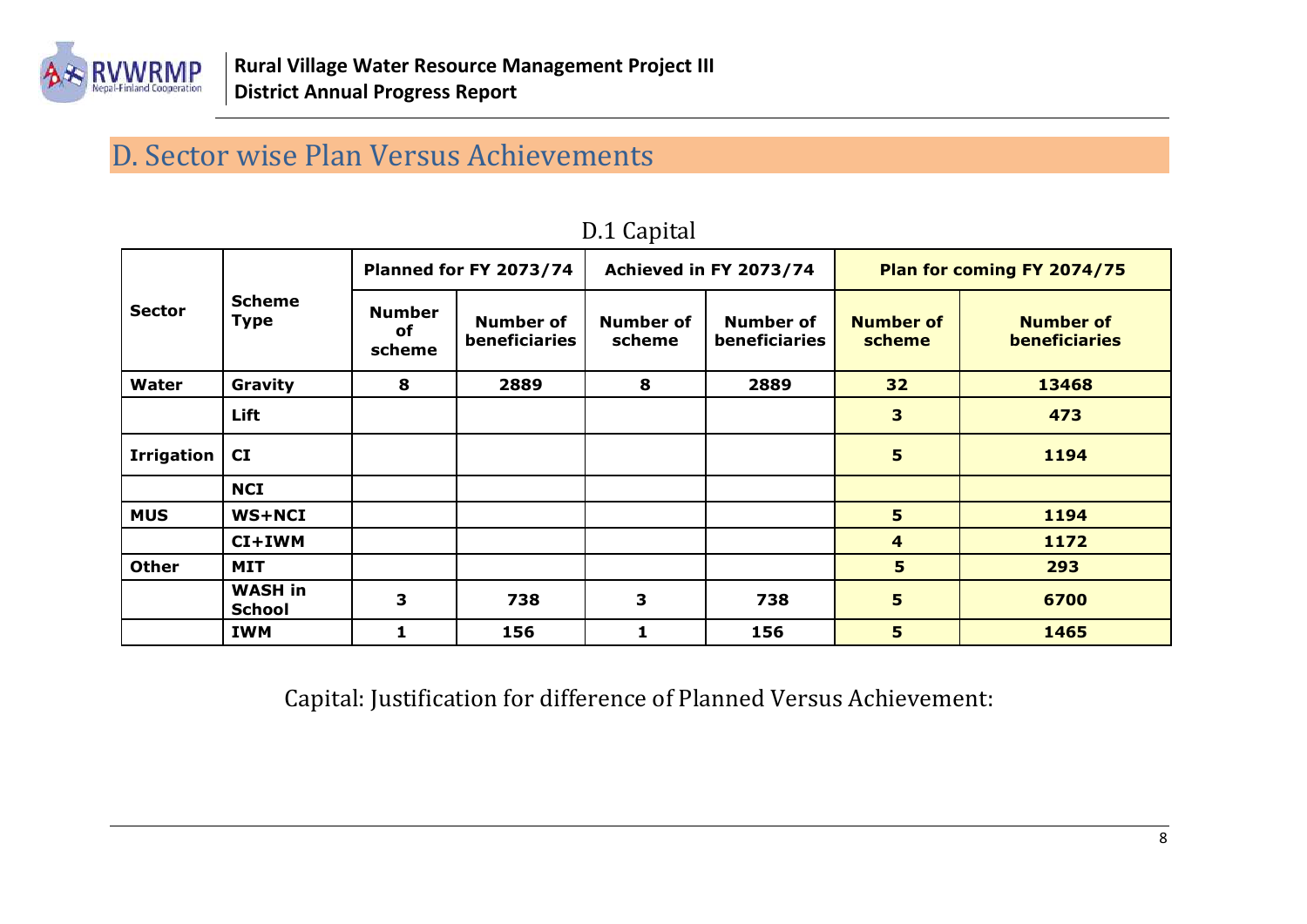

### D.2 Recurrent

| <b>Capacity Building Heading</b>                                                       | <b>Number of event</b><br>planned | <b>Number of event</b><br>conducted | <b>Plan Vs Achievement</b><br>(%) | <b>Key achievement</b>                                                                          |
|----------------------------------------------------------------------------------------|-----------------------------------|-------------------------------------|-----------------------------------|-------------------------------------------------------------------------------------------------|
| Awareness / Campaign                                                                   | 51                                | 51                                  | 100%                              | *Celebration of Day<br>* Capacity building<br>training (HG, Triggering<br>for total sanitation) |
| Cooperative                                                                            | $\mathbf{1}$                      | $\mathbf{1}$                        | 100%                              | *Institutional<br>Strenghting of<br>Cooperative                                                 |
| District Stakeholders level                                                            | $\overline{7}$                    | $\overline{7}$                      | 100%                              | *Cooperation and<br>Coordination between<br>stakeholders                                        |
| SO/SP Capacity Building                                                                |                                   | 1                                   | 100%                              |                                                                                                 |
| Step by Step                                                                           | 159                               | 159                                 | 100%                              | *Follow up<br>implementation phase                                                              |
| Technical HR (WASH, Irrigation, MHP:<br>Technical Trainings (VMW, LLB,<br>RWJM, etc) ) | $\overline{2}$                    | $\overline{2}$                      | 100%                              |                                                                                                 |
| <b>WUMP Related</b>                                                                    | 5                                 | 5                                   | 100%                              |                                                                                                 |
| <b>VDC Stakeholder Level</b>                                                           |                                   | $\mathbf{1}$                        | 100%                              |                                                                                                 |
| <b>Exposure Visits</b>                                                                 | $\overline{2}$                    | $\overline{2}$                      | 100%                              | *Lession Learning and<br>Sharing Visit                                                          |
| Total                                                                                  | 229                               | 229                                 | 100%                              |                                                                                                 |

<span id="page-9-1"></span><span id="page-9-0"></span>Recurrent: Justification for difference of Planned Versus Achievement: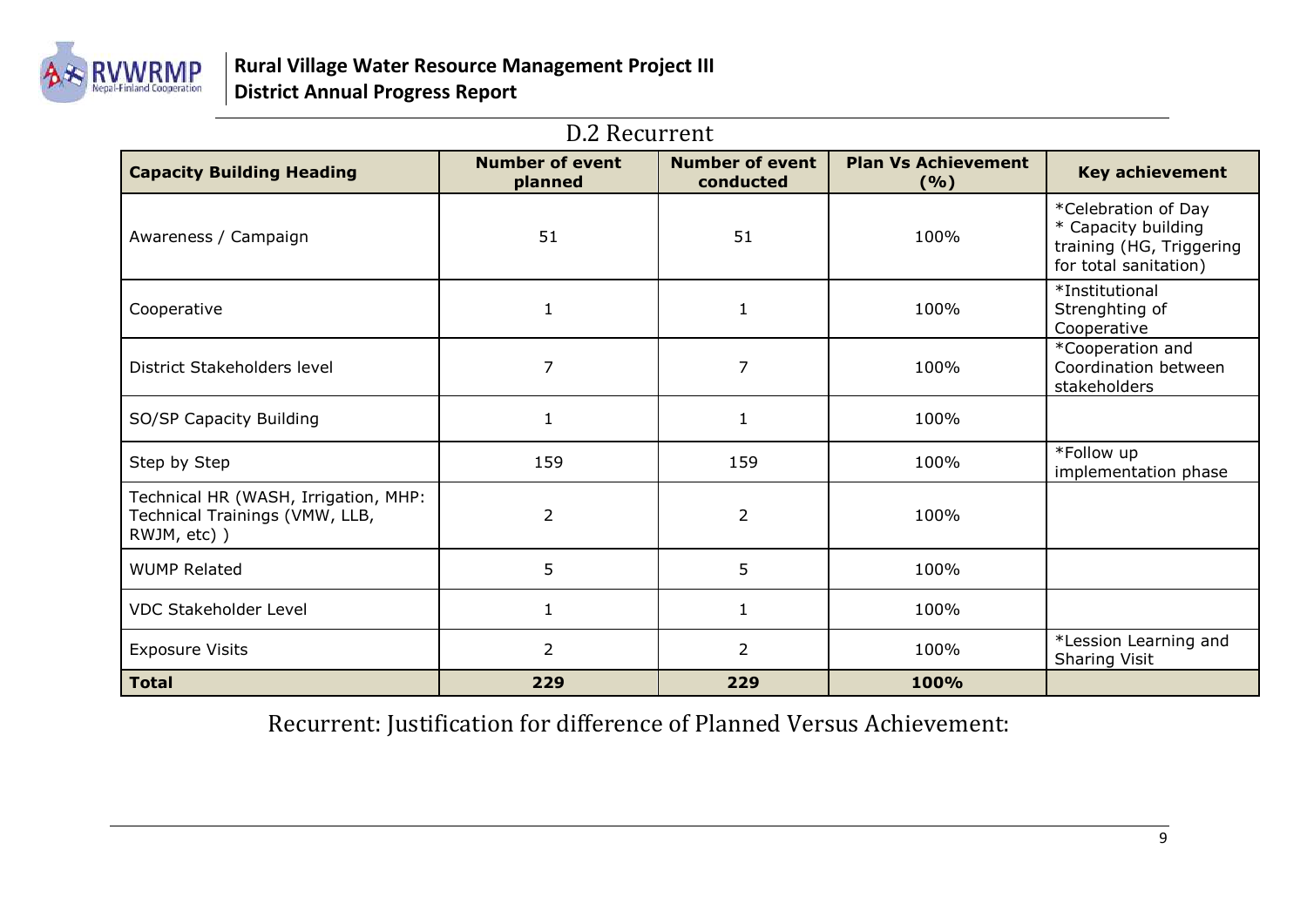

<span id="page-10-0"></span>

| E. Status of Home Garden                                   |                                      |                                                                           |                                                                               |                                           |  |  |  |  |
|------------------------------------------------------------|--------------------------------------|---------------------------------------------------------------------------|-------------------------------------------------------------------------------|-------------------------------------------|--|--|--|--|
| <b>Name of VDC</b>                                         | <b>Number</b><br>of HG in<br>2072/73 | <b>Number of</b><br>Home<br>Garden<br>Group<br>developed in<br>FY 2073/74 | <b>Number of</b><br><b>Households</b><br>affiliated in<br>the home<br>gardens | <b>Number of</b><br>population<br>covered |  |  |  |  |
| Talkot GP (WN 2,3<br>Dhamena Ex-VDC)                       | 3                                    | 10                                                                        | 263                                                                           | 1495                                      |  |  |  |  |
| Masta GP (WN 3,4<br>Bhatekhola Ex-VDC)                     | 12                                   | 16                                                                        | 364                                                                           | 2800                                      |  |  |  |  |
| Thalara GP (WN 5,6 & 9<br>Kotbhairay & Malumela<br>Ex-VDC) | 5                                    | 6                                                                         | 257                                                                           | 2390                                      |  |  |  |  |
| Chabispathivera GP (<br>WN 1, Matela Ex-VDC)               | $\Omega$                             | 7                                                                         | 172                                                                           | 860                                       |  |  |  |  |
| Bungal NP (WN 4 & 6,<br>Pipalkot ExVDC)                    | 10                                   | 14                                                                        | 336                                                                           | 2060                                      |  |  |  |  |
| <b>Total</b>                                               | 30                                   | 53                                                                        | 1392                                                                          | 9605                                      |  |  |  |  |

# <span id="page-10-1"></span>F. Status of Disaggregated Beneficiaries

# F.1 Awareness and Capacity Building Activities

#### <span id="page-10-2"></span>**i) Awareness and CB**

| Event                       | DF  | <b>DM</b> | JF | JM | <b>OF</b> | <b>OM</b> | <b>Total</b> |
|-----------------------------|-----|-----------|----|----|-----------|-----------|--------------|
| Awareness / Campaign        | 413 | 256       | 5  | 2  | 2314      | 1248      | 4238         |
| Cooperative                 |     |           | า  | 0  | 0         | 13        | 16           |
| District Stakeholders level | 14  | 8         | 0  |    | 34        | 57        | 114          |
| SO/SP Capacity Building     |     |           |    |    |           |           |              |
| Step by Step                | 424 | 274       |    |    | 1406      | 1108      | 3226         |
| <b>WUMP Related</b>         |     |           |    |    |           |           | 0            |
| VDC Stakeholder Level       |     |           | 0  | 0  | 45        | 38        | 83           |
| <b>Exposure Visits</b>      |     |           | 0  |    |           | 20        | 27           |
| <b>Total</b>                | 852 | 539       | 14 | 11 | 3804      | 2484      | 7704         |

**ii) Technical training**

| <b>Name of Technical</b><br><b>Training</b> | <b>DF</b> | <b>DM</b>                | <b>JF</b>   | <b>JM</b> | <b>OF</b> | <b>OM</b> | <b>Total</b> |
|---------------------------------------------|-----------|--------------------------|-------------|-----------|-----------|-----------|--------------|
| <b>VMW</b>                                  |           | フ                        | 0           | 0         | 4         | 19        | 27           |
| LRP - Agri                                  | 0         | 0                        | 0           |           | ว         | 4         | 6            |
| Leader Farmer                               |           | $\overline{\phantom{a}}$ | $\mathbf 0$ | 0         | 17        | 14        | 34           |
| <b>ICS Promoter</b>                         |           |                          |             |           |           |           | 0            |
| Sanitation / Hygiene<br>Triggered           | 0         |                          | 0           | 0         | 4         | 8         | 13           |
| <b>Total</b>                                | 3         | 5                        | $\mathbf 0$ | 0         | 27        | 45        | 80           |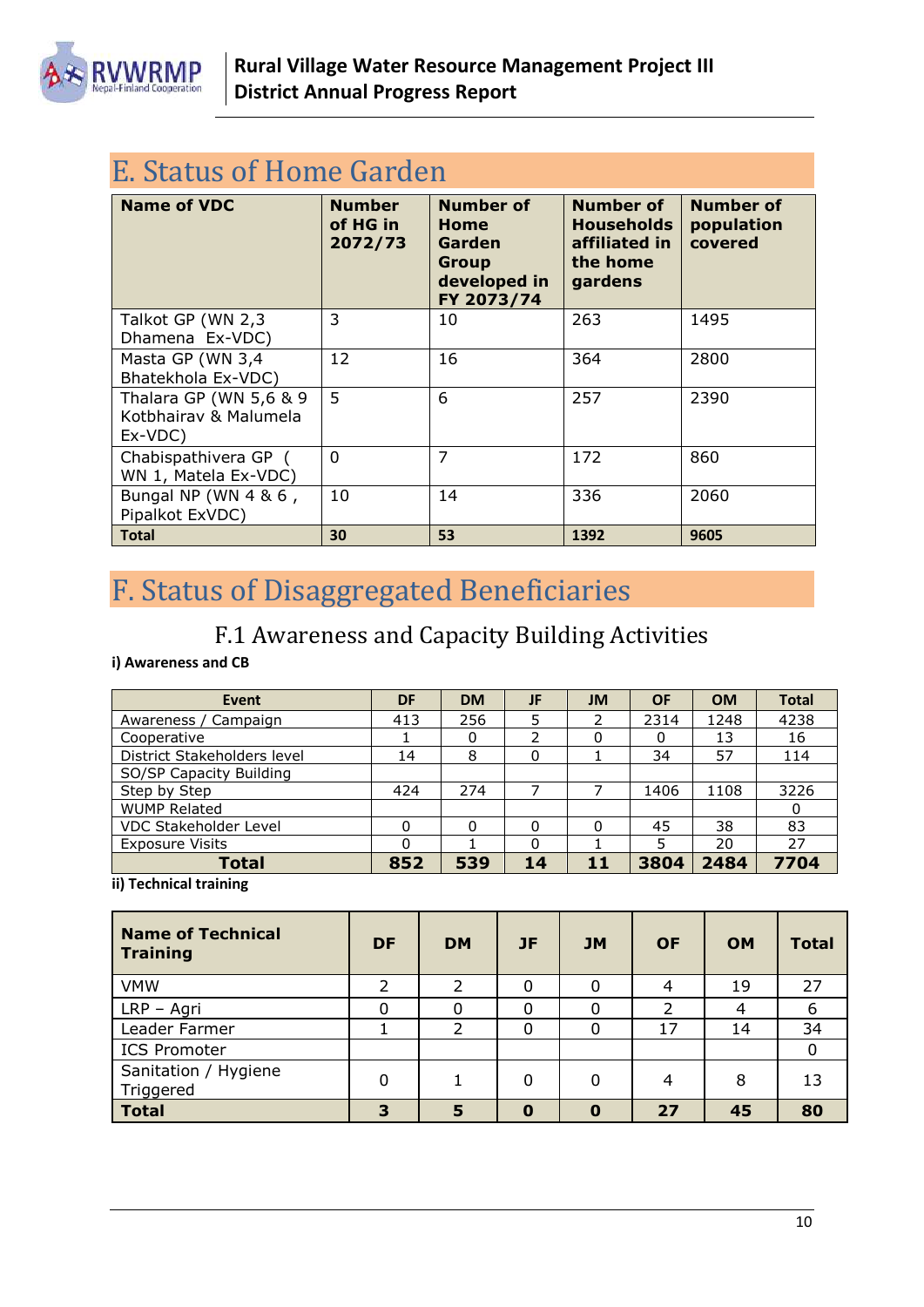

<span id="page-11-0"></span>

| <b>Name of VDC</b>                       | DF             | <b>DM</b>      | JF | <b>JM</b>    | <b>OF</b> | <b>OM</b> | <b>Total</b> |
|------------------------------------------|----------------|----------------|----|--------------|-----------|-----------|--------------|
| Kotbhairay Ex-VDC<br>(Thalara RM)        | 43             | 6              | 0  | 0            | 179       | 29        | 257          |
| Matela Ex-VDC<br>(Chabispathivera RM)    | 24             | 0              | 0  | $\Omega$     | 217       | 19        | 260          |
| Malumela Ex-VDC<br>(Thalara RM)          | 57             | $\overline{2}$ | 0  | $\Omega$     | 170       | 19        | 248          |
| Bhatekhola Ex-VDC<br>(Masta RM)          | 24             | 14             | 0  | 0            | 269       | 57        | 364          |
| Dhameba Ex-VDC<br>(Talkot RM)            | $\overline{7}$ | 16             | 9  | $\Omega$     | 213       | 18        | 263          |
| Pipalkot Ex-VDC<br>(Bungal Municipality) | 5              | $\mathbf{1}$   | 13 | $\mathbf{1}$ | 306       | 10        | 336          |
| Total                                    | 160            | 39             | 22 | $\mathbf{1}$ | 1354      | 152       | 1728         |

## F.2 Home Garden

### F.3 Cooperatives

<span id="page-11-1"></span>

| Name of cooperative /<br><b>VDC</b>                                             | <b>DF</b> | <b>DM</b>      | <b>JF</b> | <b>JM</b>    | <b>OF</b> | <b>OM</b> | <b>Total</b> |
|---------------------------------------------------------------------------------|-----------|----------------|-----------|--------------|-----------|-----------|--------------|
| Pragatisil Cooperative Ltd /<br>Dhamena Ex-VDC                                  | 4         | 0              | 0         | $\Omega$     | 7         | 4         | 15           |
| Sana Kisan Krishi Saharari<br>Sanstha Ltd / Kotbhairav<br>Ex-VDC                | 1         | 1              | 0         | $\mathbf{0}$ | 5         | 5         | 12           |
| Matela Sahakari Sanstha /<br>Matela Ex-VDC                                      |           | 1              | 0         | $\mathbf 0$  | 6         | 6         | 14           |
| Kalyankari Krishi Sahakari<br>Sanstha Ltd / Pauwagadi<br>Ex-VDC (Phase Out VDC) | 5         | $\Omega$       | $\Omega$  | $\Omega$     | 14        | $\Omega$  | 19           |
| Total                                                                           | 11        | $\overline{2}$ | $\Omega$  | $\Omega$     | 32        | 15        | 60           |

## F.4 Water Supply: UC Composition

<span id="page-11-2"></span>Number of scheme / UCs: 23 Nos/ 23 Ucs

| <b>Name of UC's position</b> | DF | <b>DM</b> | JF       | <b>JM</b>    | <b>OF</b> | <b>OM</b> | <b>Total</b> |
|------------------------------|----|-----------|----------|--------------|-----------|-----------|--------------|
| Chairperson                  | 0  | 3         | 0        |              |           | 19        | 23           |
| Vice-Chairperson             | 8  | 0         | 0        | 0            | 13        | 2         | 23           |
| Secretary                    | 0  | 4         | 0        | 0            |           | 18        | 23           |
| Treasurer                    |    | 0         | 0        |              | 20        |           | 23           |
| Members                      | 25 | 34        | 0        | 0            | 101       | 83        | 243          |
| <b>Total</b>                 | 35 | 41        | $\bf{0}$ | $\mathbf{o}$ | 136       | 123       | 335          |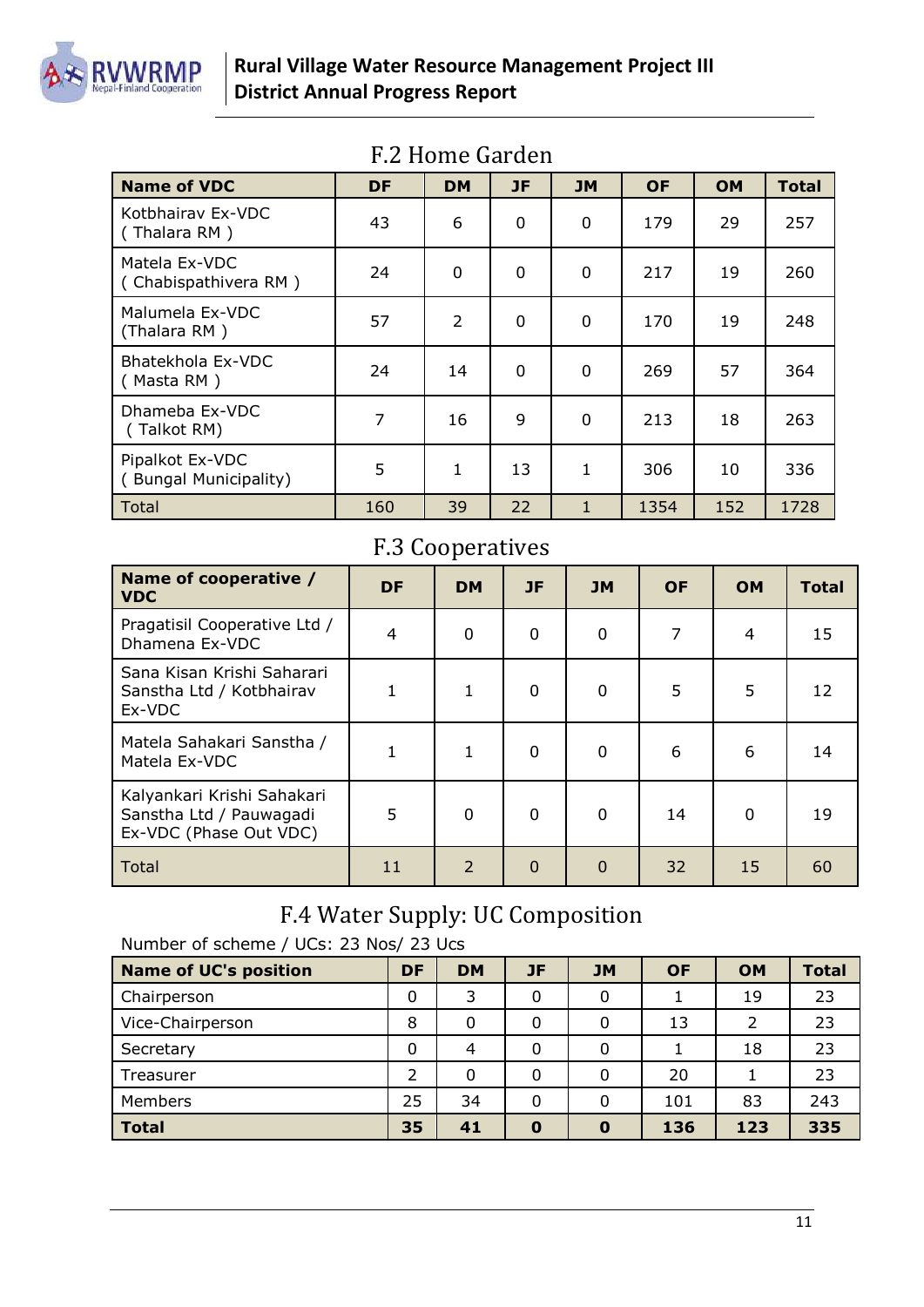

### <span id="page-12-0"></span>F.4 UC Composition of other schemes (Irrigation, Energy, MUS, IWM)

Number of scheme / UCs: (1/1 Nos.) Same UCs of Baddijyaban WUSCs

| <b>Name of UC's position</b> | DF | <b>DM</b> | JF | <b>JM</b> | <b>OF</b> | <b>OM</b> | <b>Total</b> |
|------------------------------|----|-----------|----|-----------|-----------|-----------|--------------|
| Chairperson                  |    |           |    |           |           |           |              |
| Vice-Chairperson             |    |           |    |           |           |           |              |
| Sectary                      |    |           |    |           |           |           |              |
| Treasurer                    |    |           |    |           |           |           |              |
| Members                      |    |           |    |           |           |           |              |
| <b>Total</b>                 |    |           |    |           |           |           |              |

# <span id="page-12-1"></span>ANNEX 1: VDC-wise detail of indicators

| Indicator 1.3                               | <b>Talkot GP</b><br>(WN 2,3<br><b>Dhamena Ex-</b><br>VDC) | <b>Masta GP</b><br>(WN 3,4<br><b>Bhatekhola</b><br>Ex-VDC) | <b>Thalara GP (WN</b><br>5,6 & 9<br>Kotbhairav &<br><b>Malumela Ex-</b><br>VDC) | <b>Chabispathivera</b><br><b>GP (WN 1,</b><br><b>Matela Ex-VDC)</b> | <b>Bungal NP (WN 4</b><br>& 6, Pipalkot<br>ExVDC) |
|---------------------------------------------|-----------------------------------------------------------|------------------------------------------------------------|---------------------------------------------------------------------------------|---------------------------------------------------------------------|---------------------------------------------------|
| <b>Total WASH</b><br><b>Investment Cost</b> | 11,987,356                                                | 13,250,077                                                 | 15,698,074                                                                      | 5,264,299                                                           | 10,754,454                                        |
| <b>Actual Cost</b><br>Contribution          | 2,678,991                                                 | 2,886,165                                                  | 4,499,729                                                                       | 1,372,270                                                           | 2,556,111                                         |
| o In Cash                                   | 132,000                                                   | 113,000                                                    | 262,168                                                                         | 121,620                                                             | 117,000                                           |
| o In Kind                                   | 2,546,991                                                 | 2,773,165                                                  | 4,237,561                                                                       | 1,250,651                                                           | 2,439,111                                         |
| % Cost<br><b>Contribution</b>               | 22%                                                       | 22%                                                        | 29%                                                                             | 26%                                                                 | 24%                                               |

**Table 1: Community contribution on WASH**

#### **Table 2: Water supply schemes with WSP**

| Indicator 1.5                                | <b>Talkot GP</b><br>(WN 2,3)<br><b>Dhamena</b><br>Ex-VDC) | <b>Masta GP (WN</b><br>3,4<br><b>Bhatekhola</b><br>Ex-VDC) | <b>Thalara GP</b><br>(WN 5,6 & 9<br><b>Kotbhairav</b><br>& Malumela<br>Ex-VDC) | Chabispathivera<br><b>GP (WN 1,</b><br><b>Matela Ex-VDC)</b> | <b>Bungal NP (WN</b><br>4 & 6, Pipalkot<br>ExVDC) |
|----------------------------------------------|-----------------------------------------------------------|------------------------------------------------------------|--------------------------------------------------------------------------------|--------------------------------------------------------------|---------------------------------------------------|
| Number of water supply<br>scheme implemented | 2                                                         | 2                                                          | 8                                                                              | 0                                                            |                                                   |
| Number of water supply<br>scheme with WSP    | 0                                                         | 5<br>0                                                     |                                                                                | 0                                                            | $\mathbf 0$                                       |
| % of water supply<br>schemes with WSP        | 0%                                                        | 0%                                                         | 63%                                                                            | 0%                                                           | 0%                                                |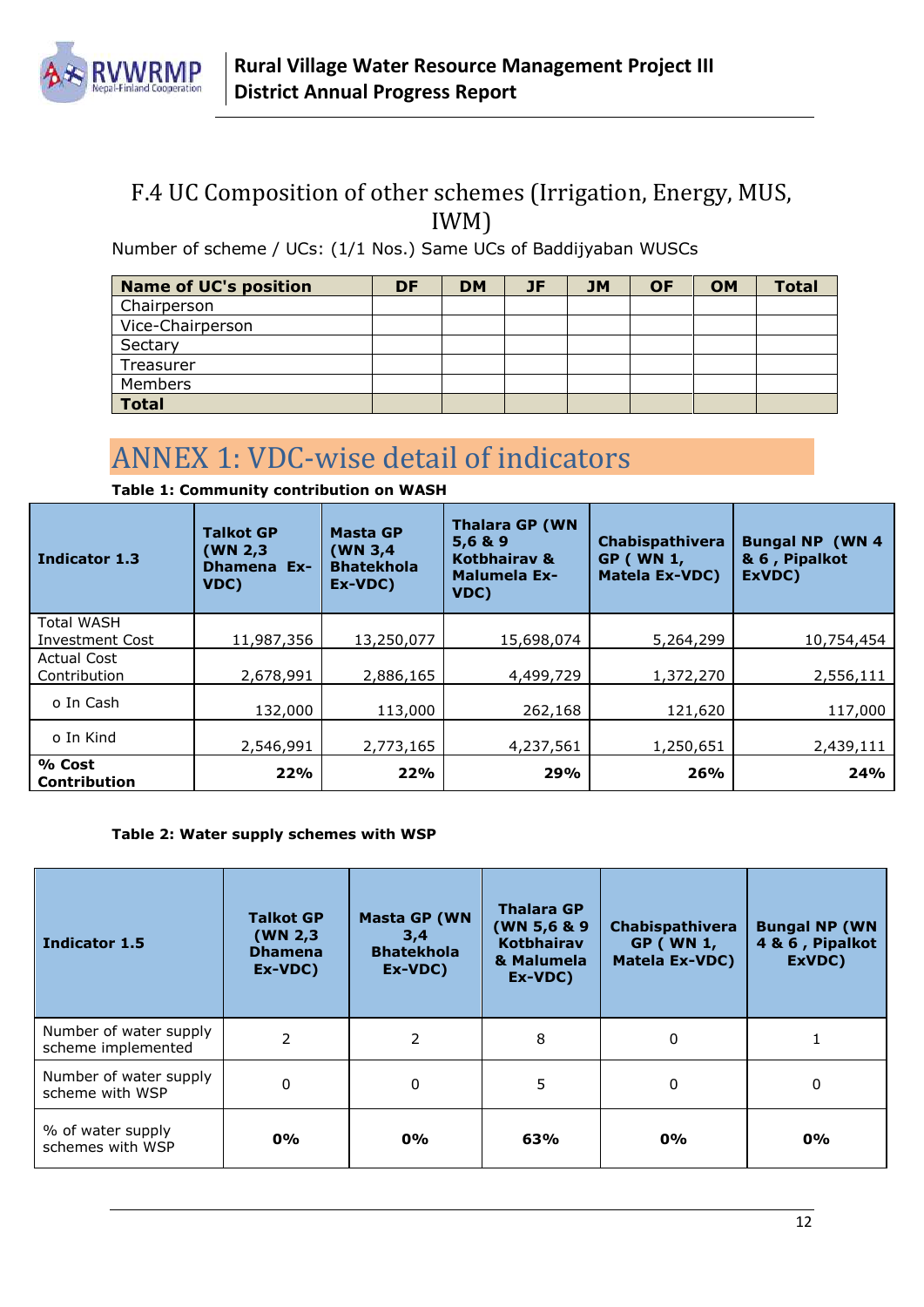

#### **Table 3: Active water supply UCs maintaining service level.**

| Indicator 1.6                                                                                                                                                                          | <b>Talkot GP</b><br>(WN $2,3$ )<br><b>Dhamena</b><br>Ex-VDC) | Masta GP<br>(WN $3,4$<br><b>Bhatekhola</b><br>Ex-VDC) | <b>Thalara GP</b><br>(WN 5,6 & 9)<br>Kotbhairav &<br><b>Malumela Ex-</b><br>VDC) | Chabispathiv<br>era GP (WN<br>1, Matela<br>Ex-VDC) | <b>Bungal</b><br><b>NP (WN 4)</b><br>& 6,<br><b>Pipalkot</b><br>ExVDC) |
|----------------------------------------------------------------------------------------------------------------------------------------------------------------------------------------|--------------------------------------------------------------|-------------------------------------------------------|----------------------------------------------------------------------------------|----------------------------------------------------|------------------------------------------------------------------------|
| Number of water supply scheme<br>implemented                                                                                                                                           | $\mathcal{P}$                                                | $\mathcal{P}$                                         | 8                                                                                | $\Omega$                                           |                                                                        |
| <b>Number of schemes having: O&amp;M</b><br>regulations implemented +<br>Functional status: fully functional +<br>O&M fund available + VMW mobilized<br>+ UCs having meeting regularly |                                                              | $\Omega$                                              | 6                                                                                | $\Omega$                                           |                                                                        |
| % of UCs: active and able to<br>maintain service level                                                                                                                                 | 50%                                                          | $0\%$                                                 | 75%                                                                              | 0%                                                 | 100%                                                                   |

#### **Table 4: WS Schemes with at-least three public audits**

| <b>Indicator 1.7</b>                                 | <b>Talkot GP</b><br>(WN 2,3)<br><b>Dhamena</b><br>Ex-VDC) | <b>Masta GP</b><br>(WN <sub>3,4</sub> )<br><b>Bhatekhola</b><br>Ex-VDC) | <b>Thalara GP</b><br>(WN 5,6 &<br><b>Kotbhairav</b><br>&<br><b>Malumela</b><br>Ex-VDC) | Chabispathivera<br><b>GP (WN 1,</b><br><b>Matela Ex-VDC)</b> | <b>Bungal</b><br><b>NP (WN</b><br>4& 6,<br><b>Pipalkot</b><br>ExVDC) |
|------------------------------------------------------|-----------------------------------------------------------|-------------------------------------------------------------------------|----------------------------------------------------------------------------------------|--------------------------------------------------------------|----------------------------------------------------------------------|
| Number of water supply scheme<br>implemented         | $\mathcal{P}$                                             | 2                                                                       | 3                                                                                      | 0                                                            | 1                                                                    |
| Number of schemes having at-<br>least 3 public audit | $\overline{2}$                                            | $\overline{2}$                                                          | 3                                                                                      | 0                                                            | 1                                                                    |
| % of WS schemes with at-least 3<br>public audits     | 100%                                                      | 100%                                                                    | 100%                                                                                   | $0\%$                                                        | 100%                                                                 |
| Number of participation in public<br>audit           | 138                                                       | 112                                                                     | 177                                                                                    | 0                                                            | 68                                                                   |
| Number of female participation                       | 73                                                        | 49                                                                      | 99                                                                                     | 0                                                            | 41                                                                   |
| Number of Dalit participation                        | 87                                                        | 16                                                                      | 131                                                                                    | 0                                                            | $\mathbf{0}$                                                         |
| Number of Janajati participation                     | 0                                                         | 0                                                                       | 0                                                                                      | $\mathbf{0}$                                                 | $\mathbf{0}$                                                         |
| % of Female participation                            | 53%                                                       | 44%                                                                     | 56%                                                                                    | $0\%$                                                        | 60%                                                                  |
| % of Dalit participation                             | 63%                                                       | 14%                                                                     | 74%                                                                                    | $0\%$                                                        | $0\%$                                                                |
| % of Janajati participation                          | $0\%$                                                     | $0\%$                                                                   | $0\%$                                                                                  | $0\%$                                                        | $0\%$                                                                |
| Remarks                                              |                                                           |                                                                         |                                                                                        |                                                              |                                                                      |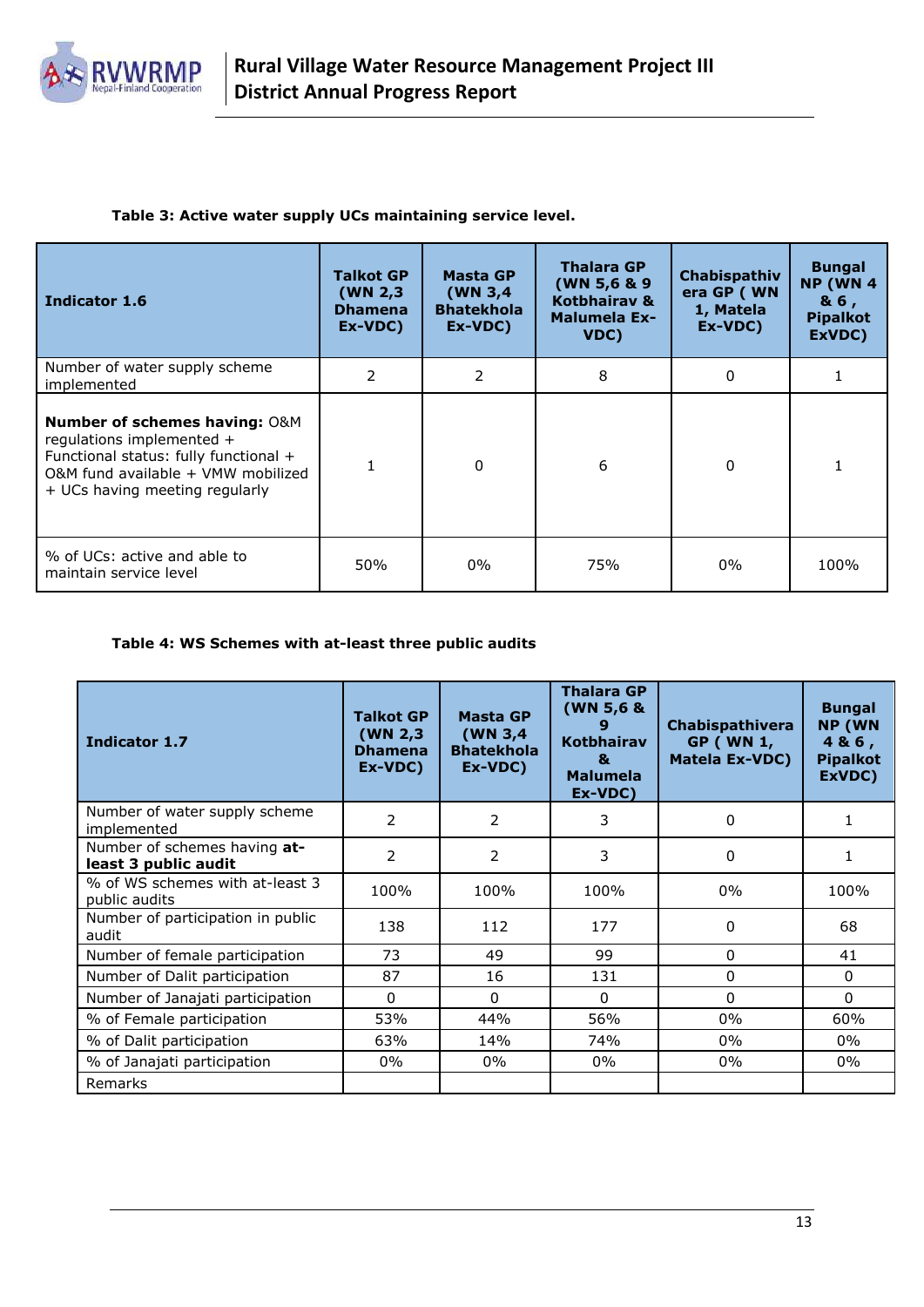

| Indicator 1.8                 | <b>Talkot GP</b><br>(WN 2,3)<br><b>Dhamena</b><br>Ex-VDC) | <b>Masta GP</b><br>(WN 3,4<br><b>Bhatekhola</b><br>Ex-VDC) | <b>Thalara GP</b><br>(WN 5,6 &<br><b>Kotbhairav</b><br>&<br><b>Malumela</b><br>Ex-VDC) | Chabispathivera<br><b>GP (WN 1,</b><br><b>Matela Ex-VDC)</b> | <b>Bungal</b><br><b>NP</b><br>(WN <sub>4</sub> )<br>& 6,<br><b>Pipalkot</b><br>ExVDC) |
|-------------------------------|-----------------------------------------------------------|------------------------------------------------------------|----------------------------------------------------------------------------------------|--------------------------------------------------------------|---------------------------------------------------------------------------------------|
| <b>Total UC Key Positions</b> | 8                                                         | 8                                                          | 12                                                                                     | 0                                                            | 4                                                                                     |
| Female Key Positions          | 4                                                         | 4                                                          | 6                                                                                      | 0                                                            | $\mathcal{P}$                                                                         |
| Dalit Key Positions           | 2                                                         |                                                            | 3                                                                                      | 0                                                            | $\Omega$                                                                              |
| Janajati Key Positions        | $\mathbf{0}$                                              | 0                                                          | 0                                                                                      | 0                                                            | $\Omega$                                                                              |
| % Female Key Positions        | 50%                                                       | 50%                                                        | 50%                                                                                    | $\Omega$                                                     | 50%                                                                                   |
| % Dalit Key Positions         | 25%                                                       | 13%                                                        | 25%                                                                                    | $\Omega$                                                     | $0\%$                                                                                 |
| % Janajati Key Positions      | $0\%$                                                     | $0\%$                                                      | $0\%$                                                                                  | $0\%$                                                        | $0\%$                                                                                 |
| <b>Remarks</b>                |                                                           |                                                            |                                                                                        |                                                              |                                                                                       |

#### **Table 5: Composition of UC's key positions in implemented Water Supply schemes**

#### **Table 6.1: Status of CGD friendly WASH facilities in schools**

| Indicator 1.9                                                                       | <b>Talkot GP 1</b><br>(WN 2,3)<br><b>Dhamena</b><br>Ex-VDC) | Masta GP 2<br>(WN <sub>3,4</sub> )<br><b>Bhatekhola</b><br>Ex-VDC) | <b>Thalara GP</b><br>3 (WN 5,6<br>& 9<br><b>Kotbhairav</b><br>& Malumela<br>Ex-VDC) | Chabispathivera<br>GP 4 (WN 1,<br>Matela Ex-VDC) | <b>Bungal NP 5</b><br>(WN 4 8 6,<br><b>Pipalkot</b><br>ExVDC) |
|-------------------------------------------------------------------------------------|-------------------------------------------------------------|--------------------------------------------------------------------|-------------------------------------------------------------------------------------|--------------------------------------------------|---------------------------------------------------------------|
| <b>Total Number of Schools</b>                                                      | 6                                                           | 10                                                                 | 16                                                                                  | 9                                                | 14                                                            |
| Schools having child club                                                           | 5                                                           | 8                                                                  | 16                                                                                  | 9                                                | 14                                                            |
| Schools having functional<br>Water facilities within school<br>yard                 | 3                                                           | 4                                                                  | 10                                                                                  | 3                                                | 7                                                             |
| Schools having low cost<br>water treatment practices for<br>drinking water service. | 3                                                           | 9                                                                  | 10                                                                                  | 3                                                | 1                                                             |
| Schools having functional<br>toilet (1:50 student) cabin &<br>urinal.               | 3                                                           | $\mathbf 0$                                                        | 11                                                                                  | 9                                                | 8                                                             |
| Schools having child & gender<br>friendly toilet                                    | $\mathbf{1}$                                                | 8                                                                  | 13                                                                                  | 9                                                | 6                                                             |
| School having MHM facilities                                                        | $\overline{2}$                                              | $\mathbf{0}$                                                       | 1                                                                                   | 1                                                | $\Omega$                                                      |
| Schools with disable students<br>(crutches, wheel chair user).                      | 1                                                           | 0                                                                  | $\Omega$                                                                            | 0                                                | 0                                                             |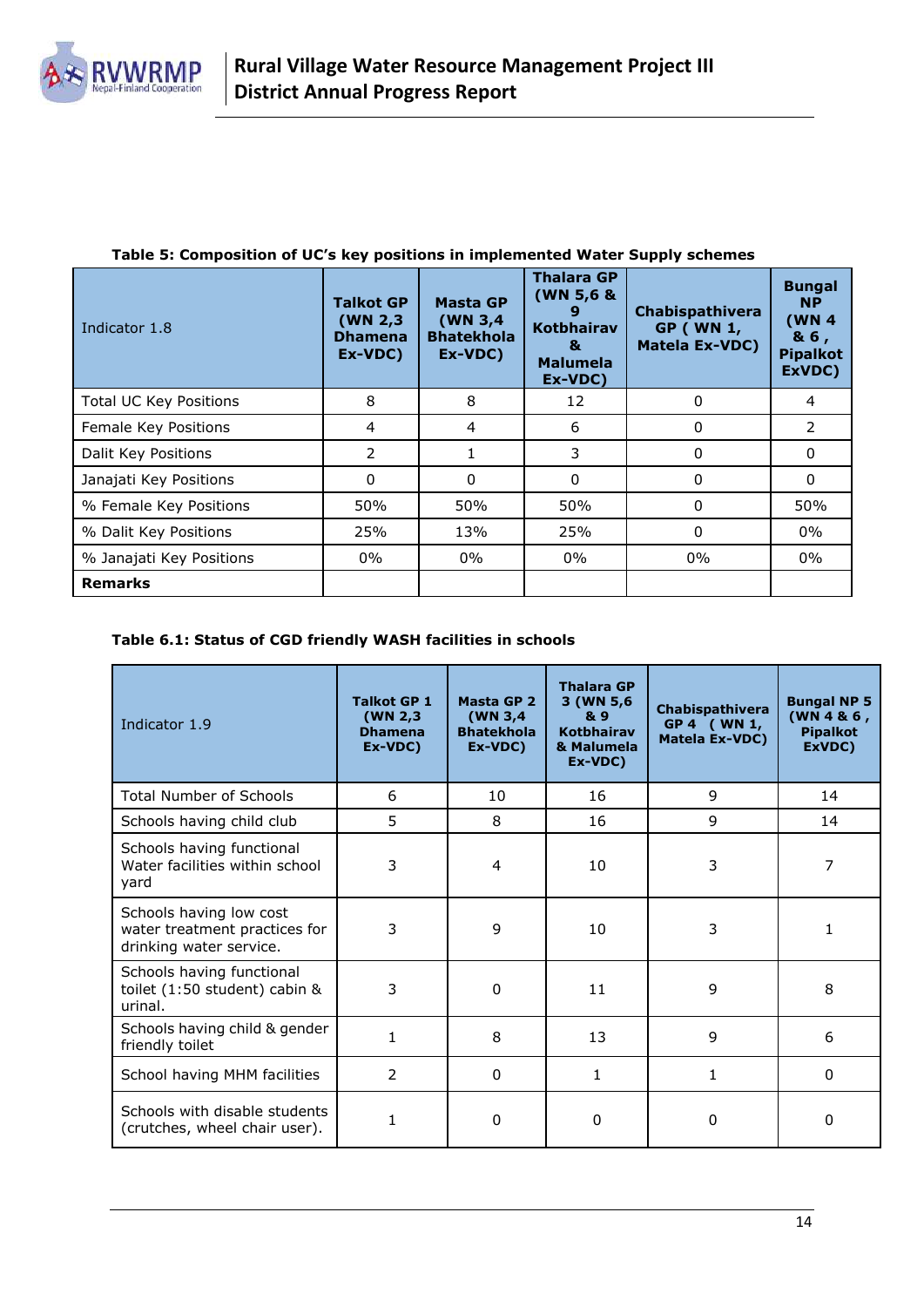

| Schools having<br>disable<br>friendly toilet $(Ram++)$        |   |   |    |   |    |
|---------------------------------------------------------------|---|---|----|---|----|
| Schools having hand washing<br>with soap facilities           |   | 8 | 10 | 8 |    |
| Schools having solid waste<br>management practices            | 5 | 8 | 16 |   | 12 |
| Schools having O&M fund for<br>sustaining the WASH facilities |   |   |    |   |    |
| Schools having garden                                         |   |   |    |   |    |

#### **Table 6.2: Status of CGD friendly WASH facilities in other institutions (health-post, public offices)**

| Indicator 1.9                                                                               | <b>Dhamena</b><br><b>Ex-VDC</b> | <b>Bhatekhola</b><br><b>Ex-VDC</b> | <b>Kotbhairav</b><br><b>Ex-VDC</b> | <b>Matela</b><br>$Ex-$<br><b>VDC</b> | <b>Pipalkot</b><br><b>Ex-VDC</b> | <b>Malumela</b><br><b>Ex-VDC</b> |
|---------------------------------------------------------------------------------------------|---------------------------------|------------------------------------|------------------------------------|--------------------------------------|----------------------------------|----------------------------------|
| Number<br><sub>of</sub><br>Total<br>institutions                                            | 3                               | 3                                  | 3                                  | $\overline{2}$                       | 3                                | 5                                |
| Institutions<br>having<br>functional<br>Water<br>facilities                                 | $\overline{2}$                  | $\overline{2}$                     | $\mathbf 0$                        | 0                                    | $\mathbf{3}$                     | 5                                |
| Institutions having low<br>cost water treatment<br>practices for drinking<br>water service. | $\overline{2}$                  | $\mathbf{1}$                       | $\mathbf{1}$                       | $\mathbf{1}$                         | $\overline{2}$                   | 3                                |
| Institutions<br>having<br>functional toilet.                                                | $\overline{2}$                  | 3                                  | $\mathbf{1}$                       | 2                                    | 3                                | 3                                |
| Institutions<br>having<br>gender friendly toilet                                            | $\mathbf 0$                     | $\mathbf 0$                        | $\mathbf 0$                        | 0                                    | $\mathbf 0$                      | $\mathbf 0$                      |
| Institutions<br>having<br>disable (crutch, wheel<br>chair<br>user)<br>friendly<br>toilet.   | $\mathbf 0$                     | $\mathbf 0$                        | $\mathbf 0$                        | 0                                    | $\pmb{0}$                        | $\pmb{0}$                        |
| Institutions having hand<br>washing<br>with<br>soap<br>facilities                           | 3                               | 3                                  | 3                                  | $\overline{2}$                       | 3                                | 5                                |
| Institutions having solid<br>waste<br>management<br>practices                               | 3                               | 3                                  | $\mathbf 0$                        | 2                                    | 3                                | 4                                |
| Sub/Health post having<br>hospital<br>waste<br>management facilities                        | 3                               | $\pmb{0}$                          | $\pmb{0}$                          | $\overline{2}$                       | 3                                | 4                                |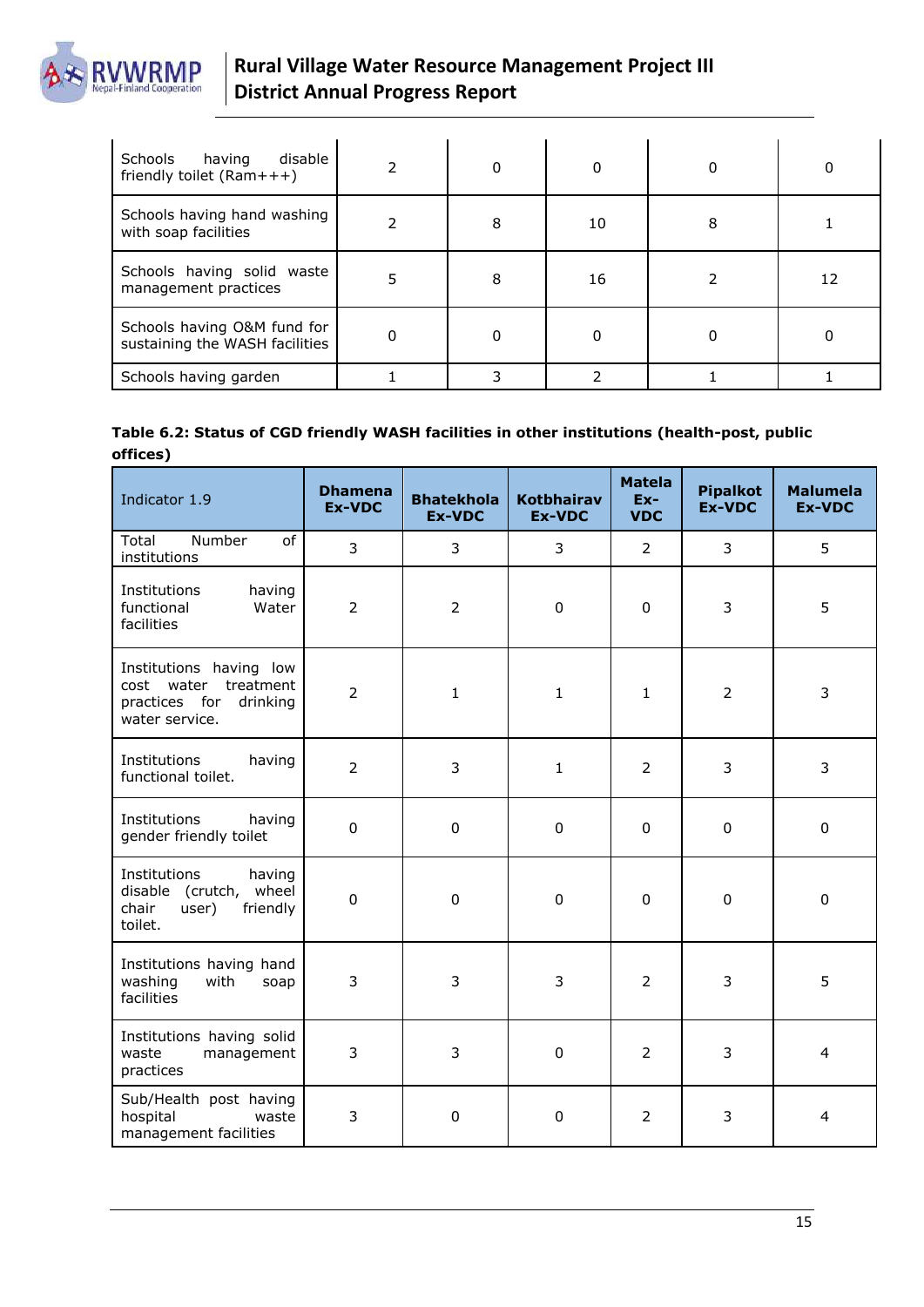

#### **Table 7: Affiliation of WS schemes in cooperatives in core VDCs**

| Indicator 1.10                                               | VDC <sub>1</sub> | VDC <sub>2</sub> | VDC <sub>3</sub> | VDC <sub>4</sub> | VDC <sub>5</sub> | VDC <sub>6</sub> |
|--------------------------------------------------------------|------------------|------------------|------------------|------------------|------------------|------------------|
| Total number of WS<br>schemes                                |                  |                  |                  |                  |                  |                  |
| Number of schemes<br>having account in<br>cooperative        |                  |                  |                  |                  |                  |                  |
| Amount of total O&M<br>fund of WS schemes in<br>cooperatives |                  |                  |                  |                  |                  |                  |
| % of WS schemes<br>affiliated in<br>cooperatives             |                  |                  |                  |                  |                  |                  |
| Remarks                                                      |                  |                  |                  |                  |                  |                  |

#### **Table 8: Total sanitation status of core VDCs**

| Indicator 1.11                                                                                  | <b>Talkot GP (WN</b><br>2,3 Dhamena<br>Ex-VDC) | <b>Masta GP</b><br>(WN 3,4)<br><b>Bhatekhola</b><br>Ex-VDC) | <b>Thalara GP</b><br>(WN 5,6 &<br>9<br><b>Kotbhairav</b><br>$\mathbf{a}$<br><b>Malumela</b><br>Ex-VDC) | <b>Chabispathivera</b><br><b>GP</b> ( WN 1,<br><b>Matela Ex-VDC)</b> | <b>Bungal</b><br><b>NP (WN</b><br>4 & 6,<br><b>Pipalkot</b><br>Ex VDC) |
|-------------------------------------------------------------------------------------------------|------------------------------------------------|-------------------------------------------------------------|--------------------------------------------------------------------------------------------------------|----------------------------------------------------------------------|------------------------------------------------------------------------|
| Total household in VDC                                                                          | 541                                            | 584                                                         | 1141                                                                                                   | 509                                                                  | 847                                                                    |
| HHs having access to<br>toilet to all at all time                                               | 541                                            | 584                                                         | 1124                                                                                                   | 509                                                                  | 847                                                                    |
| HHs having hand<br>washing with soap<br>facilities                                              | 512                                            | 385                                                         | 314                                                                                                    | 229                                                                  | 155                                                                    |
| HHs having access to<br>safe drinking water<br>(practicing low cost HH<br>treatment technology) | 121                                            | 310                                                         | 718                                                                                                    | 74                                                                   | 22                                                                     |
| HHs practicing safe food<br>intake.                                                             | 130                                            | 584                                                         | 1118                                                                                                   | 265                                                                  | 847                                                                    |
| HH having ICS                                                                                   | 5                                              | 584                                                         | 474                                                                                                    | 509                                                                  | 847                                                                    |
| HHs managing the FYM                                                                            | 231                                            | 90                                                          | 454                                                                                                    | 267                                                                  | 298                                                                    |
| HH having the Chang                                                                             | 283                                            | 375                                                         | 641                                                                                                    | 286                                                                  | 505                                                                    |
| HHs having waste Pit                                                                            | 204                                            | 330                                                         | 309                                                                                                    | 318                                                                  | 173                                                                    |
| HHs managing the waste<br>water in HG                                                           | 215                                            | 95                                                          | 408                                                                                                    | 302                                                                  | 34                                                                     |
| Achieved VDCs with at<br>least 4 out of 5 of the<br>key do-able action<br>indicators (Yes/No)   | <b>No</b>                                      | No.                                                         | <b>No</b>                                                                                              | No                                                                   | <b>No</b>                                                              |
| Declared Total Sanitation<br>VDC (Yes/No)                                                       | No                                             | No                                                          | No                                                                                                     | No                                                                   | No                                                                     |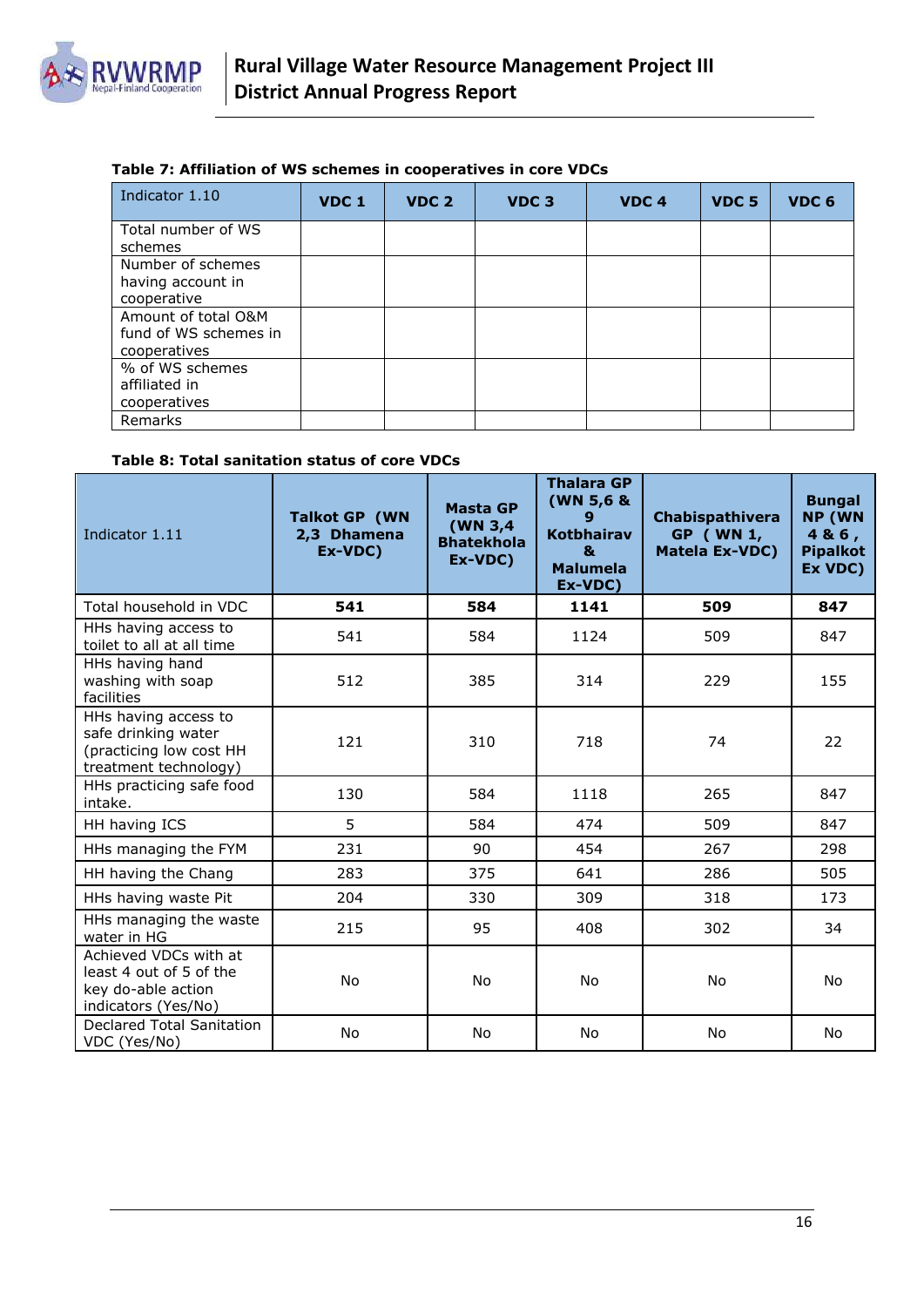

#### **Table 9: Menstruating women using toilet in core VDCs**

| Indicator 1.12                                                                           | <b>Talkot GP</b><br>(WN 2,3)<br><b>Dhamena</b><br>Ex-VDC) | Masta GP<br>(WN 3,4)<br><b>Bhatekhola</b><br>Ex-VDC) | <b>Thalara GP</b><br>(WN 5,6 & 9<br><b>Kotbhairav</b><br>& Malumela<br>Ex-VDC) | Chabispathivera<br>GP ( WN 1,<br><b>Matela Ex-VDC)</b> | <b>Bungal NP</b><br>(WN 4 & 6<br><b>Pipalkot</b><br>ExVDC) |
|------------------------------------------------------------------------------------------|-----------------------------------------------------------|------------------------------------------------------|--------------------------------------------------------------------------------|--------------------------------------------------------|------------------------------------------------------------|
| Total respondents of BCS                                                                 | 317                                                       | 124                                                  | 670                                                                            | 42                                                     | 442                                                        |
| Number of respondents: Do<br>menstruating women able to use toilet?<br>with answer "Yes" | 0                                                         | 0                                                    | 0                                                                              | $\Omega$                                               | 350                                                        |
| % of menstruating women able to use<br>toilet                                            | 0%                                                        | $0\%$                                                | $0\%$                                                                          | 0%                                                     | 79%                                                        |
| Total respondents of BCS                                                                 | 317                                                       | 124                                                  | 670                                                                            | 42                                                     | 442                                                        |
| Number of respondents: Do<br>menstruating women able to use tap?<br>with answer "Yes"    | 0                                                         | 0                                                    | 0                                                                              | $\Omega$                                               | 350                                                        |
| % of menstruating women able to use<br>tap                                               | $0\%$                                                     | $0\%$                                                | $0\%$                                                                          | $0\%$                                                  | 79%                                                        |

#### **Table 10: WS beneficiary households with functional home garden in core VDCs**

| Indicator 2.1                                                      | <b>Talkot GP</b><br>(WN 2,3)<br><b>Dhamena</b><br>Ex-VDC) | <b>Masta GP</b><br>(WN $3,4$<br><b>Bhatekhola</b><br>Ex-VDC) | <b>Thalara GP</b><br>(WN 5,6 & 9<br><b>Kotbhairav</b><br>& Malumela<br>Ex-VDC) | Chabispathivera<br>GP ( WN 1,<br><b>Matela Ex-VDC)</b> | <b>Bungal NP</b><br>(WN 4 & 6,<br><b>Pipalkot</b><br>ExVDC) |
|--------------------------------------------------------------------|-----------------------------------------------------------|--------------------------------------------------------------|--------------------------------------------------------------------------------|--------------------------------------------------------|-------------------------------------------------------------|
| Number of beneficiary households of<br>WS schemes                  | 49                                                        | 320                                                          | 136                                                                            | 0                                                      | 76                                                          |
| Number of WS beneficiary household<br>with functional home garden* | 39                                                        | 240                                                          | 98                                                                             | 0                                                      | 61                                                          |
| Number of people benefited by Home<br>Garden                       | 195                                                       | 1200                                                         | 490                                                                            | 0                                                      | 305                                                         |
| % of WS beneficiary households with<br>functional home garden      | 80%                                                       | 75%                                                          | 72%                                                                            | $0\%$                                                  | 80%                                                         |

\* Home garden means the household having 4 major crops in the garden: vegetables, spices, fodder, fruit and productive at least 6 months.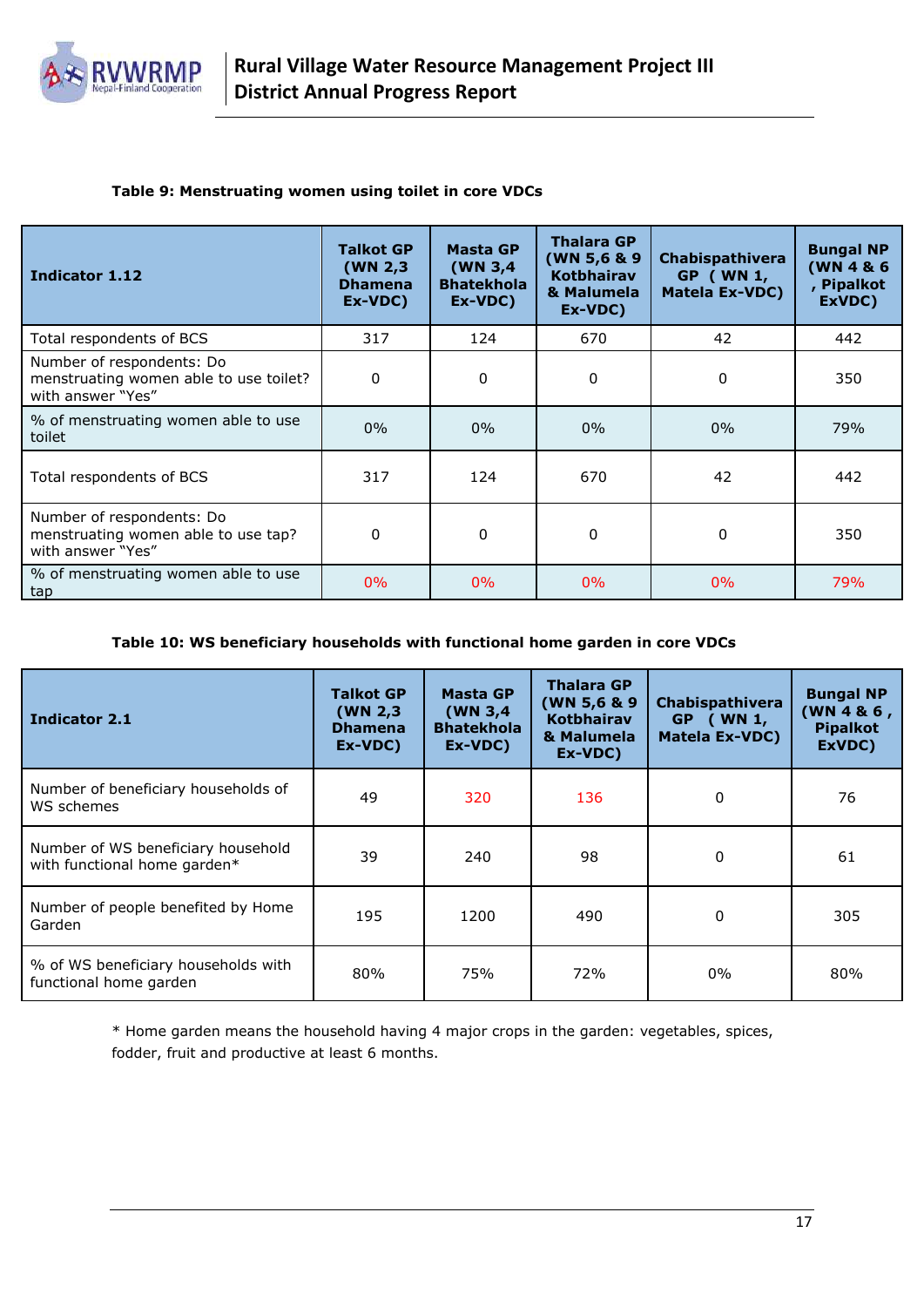

#### **Table 11: Women participation in HG, TOT and/or LF training in core VDCs**

| Indicator 2.3                                                             | <b>Talkot GP</b><br>1(WN)<br>2,3<br><b>Dhamena</b><br>Ex-VDC) | Masta GP 2<br>(WN 3,4<br><b>Bhatekhola</b><br>Ex-VDC) | <b>Thalara GP</b><br>3 (WN 5,6<br>& 9<br><b>Kotbhairav</b><br>R.<br><b>Malumela</b><br>Ex-VDC) | <b>Chabispathivera</b><br>GP 4 (WN 1,<br>Matela Ex-VDC) | <b>Bungal</b><br><b>NP 5</b><br>(WN 4 &<br>6,<br><b>Pipalkot</b><br>ExVDC) |
|---------------------------------------------------------------------------|---------------------------------------------------------------|-------------------------------------------------------|------------------------------------------------------------------------------------------------|---------------------------------------------------------|----------------------------------------------------------------------------|
| Number of participants in<br>HG training                                  | 23                                                            | 52                                                    | 118                                                                                            | 11                                                      | 39                                                                         |
| Number of women<br>participated in HG training                            | 13                                                            | 40                                                    | 73                                                                                             | 6                                                       | 23                                                                         |
| Number of participants in<br>TOT                                          |                                                               |                                                       |                                                                                                |                                                         |                                                                            |
| Number of women<br>participated in TOT                                    |                                                               |                                                       |                                                                                                |                                                         |                                                                            |
| Number of participants in<br>Leader Farmer training                       | 8                                                             | $\overline{7}$                                        | 18                                                                                             | 1                                                       | 8                                                                          |
| Number of women<br>participated in Leader<br>Farmer training              | 3                                                             | $\overline{2}$                                        | 10                                                                                             | 1                                                       | 6                                                                          |
| % of women participation<br>in HG                                         | 57%                                                           | 77%                                                   | 62%                                                                                            | 55%                                                     | 59%                                                                        |
| % of women participation<br>in TOT                                        |                                                               |                                                       |                                                                                                |                                                         |                                                                            |
| % of women participation<br>in LF training                                | 38%                                                           | 29%                                                   | 56%                                                                                            | 100%                                                    | 75%                                                                        |
| % of women participated<br>in HG and/or TOT and/or<br>LF training (total) | 52%                                                           | 71%                                                   | 61%                                                                                            | 41%                                                     | 61%                                                                        |

#### **Table 12: Proportion of participants in Home garden training in core VDCs**

| Indicator 2.4                                       | <b>Talkot</b><br><b>GP WN</b><br>2,3<br><b>Dhamena</b><br>Ex-VDC) | Masta GP<br>(WN 3,4)<br><b>Bhatekhola</b><br>Ex-VDC) | <b>Thalara GP</b><br>(WN 5,6 &<br>9<br><b>Kotbhairav</b><br>&<br><b>Malumela</b><br>Ex-VDC) | <b>Chabispathivera</b><br><b>GP</b><br>(WN <sub>1</sub> )<br><b>Matela Ex-VDC)</b> | <b>Bungal</b><br><b>NP</b><br>(WN <sub>4</sub> )<br>& 6,<br><b>Pipalkot</b><br>ExVDC) |
|-----------------------------------------------------|-------------------------------------------------------------------|------------------------------------------------------|---------------------------------------------------------------------------------------------|------------------------------------------------------------------------------------|---------------------------------------------------------------------------------------|
| Number of total WS beneficiary<br><b>Households</b> | 49                                                                | 320                                                  | 136                                                                                         | 0                                                                                  | 76                                                                                    |
| Number of Dalit HH                                  | 42                                                                | 178                                                  | 65                                                                                          | 0                                                                                  | 0                                                                                     |
| Number of Janajati HH                               | 0                                                                 | 0                                                    | 0                                                                                           | 0                                                                                  | 0                                                                                     |
| % of Dalit HH in the<br>beneficiary community       | 86%                                                               | 56%                                                  | 48%                                                                                         | $0\%$                                                                              | $0\%$                                                                                 |
| % of Janajati HH in the<br>beneficiary community    | $0\%$                                                             | $0\%$                                                | $0\%$                                                                                       | $0\%$                                                                              | $0\%$                                                                                 |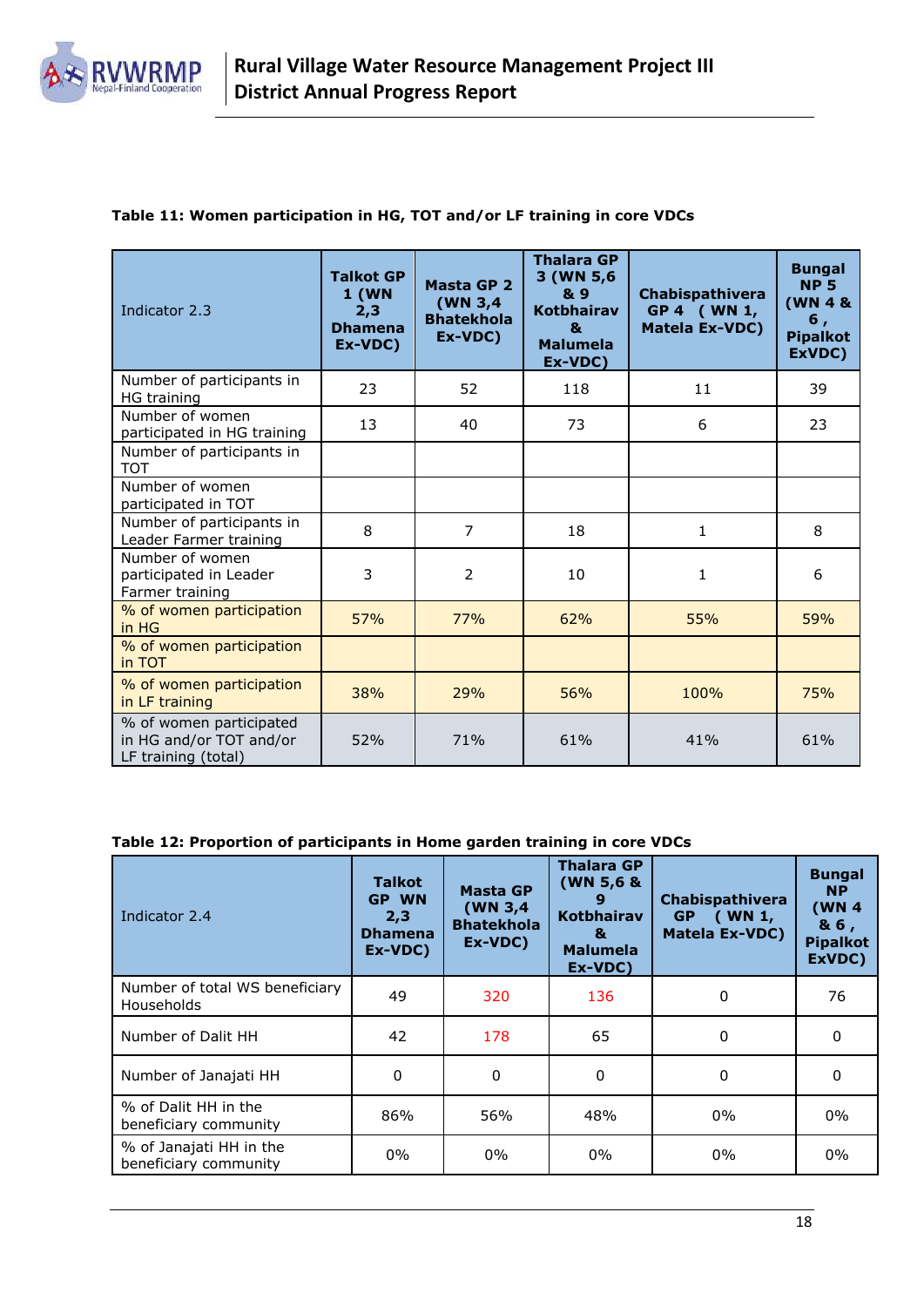

### **Rural Village Water Resource Management Project III District Annual Progress Report**

| Number of participants in HG<br>training                   | 23       | 52    | 187   | 41       | 69     |
|------------------------------------------------------------|----------|-------|-------|----------|--------|
| Number of Dalit participants                               | 11       | 4     | 31    | 0        | 4      |
| Number of Janajati participants                            | $\Omega$ | 0     | 0     | $\Omega$ | 0      |
| % of Dalit participation in HG<br>training                 | 48%      | 8%    | 17%   | $0\%$    | 6%     |
| % of Janajati participation in<br>HG training              | $0\%$    | $0\%$ | $0\%$ | $0\%$    | $0\%$  |
| % Difference in proportionate<br>participation of Dalit    | 38%      | 48%   | 31%   | 0%       | $-6\%$ |
| % Difference in proportionate<br>participation of Janajati | 0%       | $0\%$ | $0\%$ | 0%       | 0%     |

#### **Table 13: Active Micro-hydro UCs with capacity to maintain service level in core VDCs**

| Indicator 2.9                       | VDC 1 | VDC <sub>2</sub> | VDC <sub>3</sub> | VDC <sub>4</sub> | <b>VDC 5</b> | VDC <sub>6</sub> |
|-------------------------------------|-------|------------------|------------------|------------------|--------------|------------------|
| Number of Micro-hydro               |       |                  |                  |                  |              |                  |
| schemes (including MUS<br>with MHP) | NA.   | NA.              | NA.              | NA.              | NA.          |                  |
| <b>Number of MH schemes having:</b> |       |                  |                  |                  |              |                  |
| Paid maintenance                    |       |                  |                  |                  |              |                  |
| worker                              |       |                  |                  |                  |              |                  |
| Public audit at least               |       |                  |                  |                  |              |                  |
| once a year                         |       |                  |                  |                  |              |                  |
| Affiliated with                     |       |                  |                  |                  |              |                  |
| cooperatives                        |       |                  |                  |                  |              |                  |
| <b>Number of schemes</b>            |       |                  |                  |                  |              |                  |
| having composition:                 |       |                  |                  |                  |              |                  |
| paid maintenance                    |       |                  |                  |                  |              |                  |
| worker +                            |       |                  |                  |                  |              |                  |
| conducted public audit              |       |                  |                  |                  |              |                  |
| at least once a year +              |       |                  |                  |                  |              |                  |
| affiliated with                     |       |                  |                  |                  |              |                  |
| cooperatives                        |       |                  |                  |                  |              |                  |
| % of MHP UCs: active                |       |                  |                  |                  |              |                  |
| and able to maintain                |       |                  |                  |                  |              |                  |
| service level                       |       |                  |                  |                  |              |                  |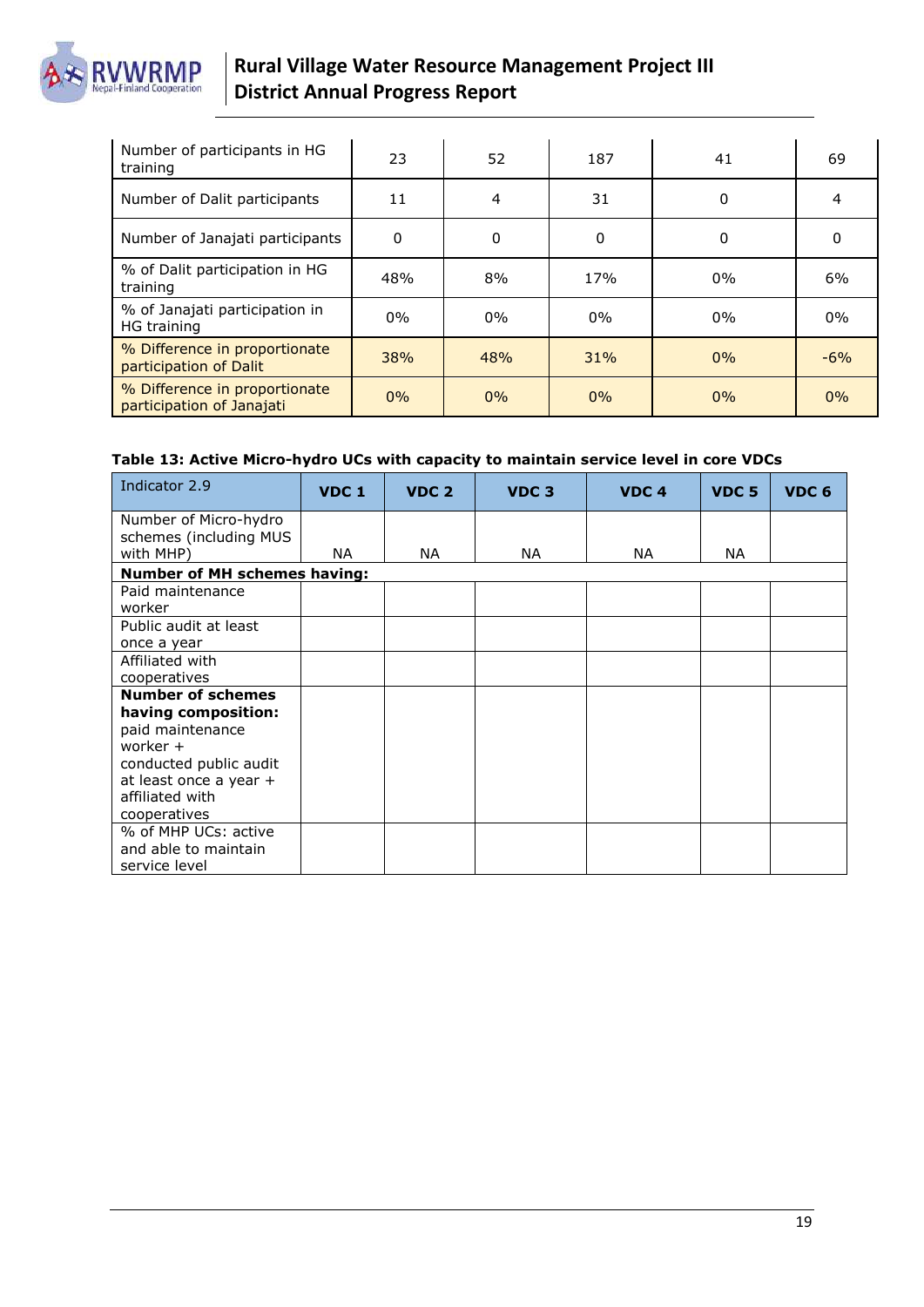

#### **Table 14: Detail of participation in Income Generating Activities**

| Type of Income***<br><b>Generating Training</b> | <b>Talkot GP</b><br>(WN 2,3)<br><b>Dhamena</b><br>Ex-VDC) | <b>Masta GP</b><br>(WN 3,4)<br><b>Bhatekhola</b><br>Ex-VDC) | <b>Thalara GP</b><br>(WN 5,6 &<br><b>Kotbhairav</b><br>8.<br><b>Malumela</b><br>Ex-VDC) | Chabispathivera<br>$($ WN 1,<br>GP<br><b>Matela Ex-VDC)</b> | <b>Bungal</b><br><b>NP (WN 4</b><br>& 6,<br><b>Pipalkot</b><br>ExVDC) |
|-------------------------------------------------|-----------------------------------------------------------|-------------------------------------------------------------|-----------------------------------------------------------------------------------------|-------------------------------------------------------------|-----------------------------------------------------------------------|
| Leader Farmers training                         | 6                                                         |                                                             | 16                                                                                      |                                                             |                                                                       |
| VMW training &<br>mobilization                  |                                                           | 3                                                           | 9                                                                                       | 4                                                           | 4                                                                     |
| <b>Total</b>                                    | 13                                                        | 10                                                          | 25                                                                                      | 11                                                          | 12                                                                    |

\*\*\* Note: Agro-vets, LRPs, Leader Farmers, Small Enterprises. This should also include all commercial farmers having been trained.

#### **Table 15: Composition of leadership posts of project supported cooperatives.**

| Indicator 2.11                               | <b>Talkot GP 1</b><br>(WN 2,3)<br><b>Dhamena</b><br>Ex-VDC) | Masta GP 2<br>(WN 3,4)<br><b>Bhatekhola</b><br>Ex-VDC) | <b>Thalara GP 3</b><br>(WN 5,6 & 9)<br>Kotbhairav &<br><b>Malumela Ex-</b><br>VDC) | Chabispathivera<br>GP 4 (WN 1,<br><b>Matela Ex-VDC)</b> |
|----------------------------------------------|-------------------------------------------------------------|--------------------------------------------------------|------------------------------------------------------------------------------------|---------------------------------------------------------|
| Total leadership position of<br>cooperatives | 3                                                           | 3                                                      | 3                                                                                  | 3                                                       |
| Female leadership position                   | 2                                                           | $\mathcal{P}$                                          |                                                                                    | 2                                                       |
| Dalit leadership position                    |                                                             |                                                        | 0                                                                                  | 0                                                       |
| Janajati leadership position                 | 0                                                           | 0                                                      |                                                                                    | 0                                                       |
| % Female leadership position                 | 67%                                                         | 67%                                                    | 33%                                                                                | 67%                                                     |
| % Dalit leadership position                  | 33%                                                         | 33%                                                    | $0\%$                                                                              | $0\%$                                                   |
| % Janajati leadership position               | $0\%$                                                       | $0\%$                                                  | $0\%$                                                                              | $0\%$                                                   |

#### **Table 16: Operational self-sufficiency of project supported cooperatives**

| <b>Name of cooperative</b>                                       | <b>Interest</b><br>Income (in<br>NPR) | <b>Operational</b><br>Cost (in<br>NPR) | <b>Interest Paid</b><br>(in NPR) | <b>Loan Loss</b><br><b>Provision</b><br>(in NPR) | Operational<br>Self<br>Sufficiency<br>(OSS)[1] |
|------------------------------------------------------------------|---------------------------------------|----------------------------------------|----------------------------------|--------------------------------------------------|------------------------------------------------|
|                                                                  | (A)                                   | (B)                                    | (C)                              | (D)                                              | (in %)                                         |
| Pragatisil Cooperative Ltd<br>/ Dhamena Ex-VDC                   | 150973                                | 27301                                  | 79920                            | 20774                                            | 118                                            |
| Sana Kisan Krishi<br>Saharari Sanstha Ltd /<br>Kotbhairav Ex-VDC | 114499                                | 62009                                  | 6056                             | 8360                                             | 150                                            |
| Matela Sahakari Sanstha<br>/ Matela Ex-VDC                       | 22790                                 | 17093                                  | 1326                             | 1945                                             | 112                                            |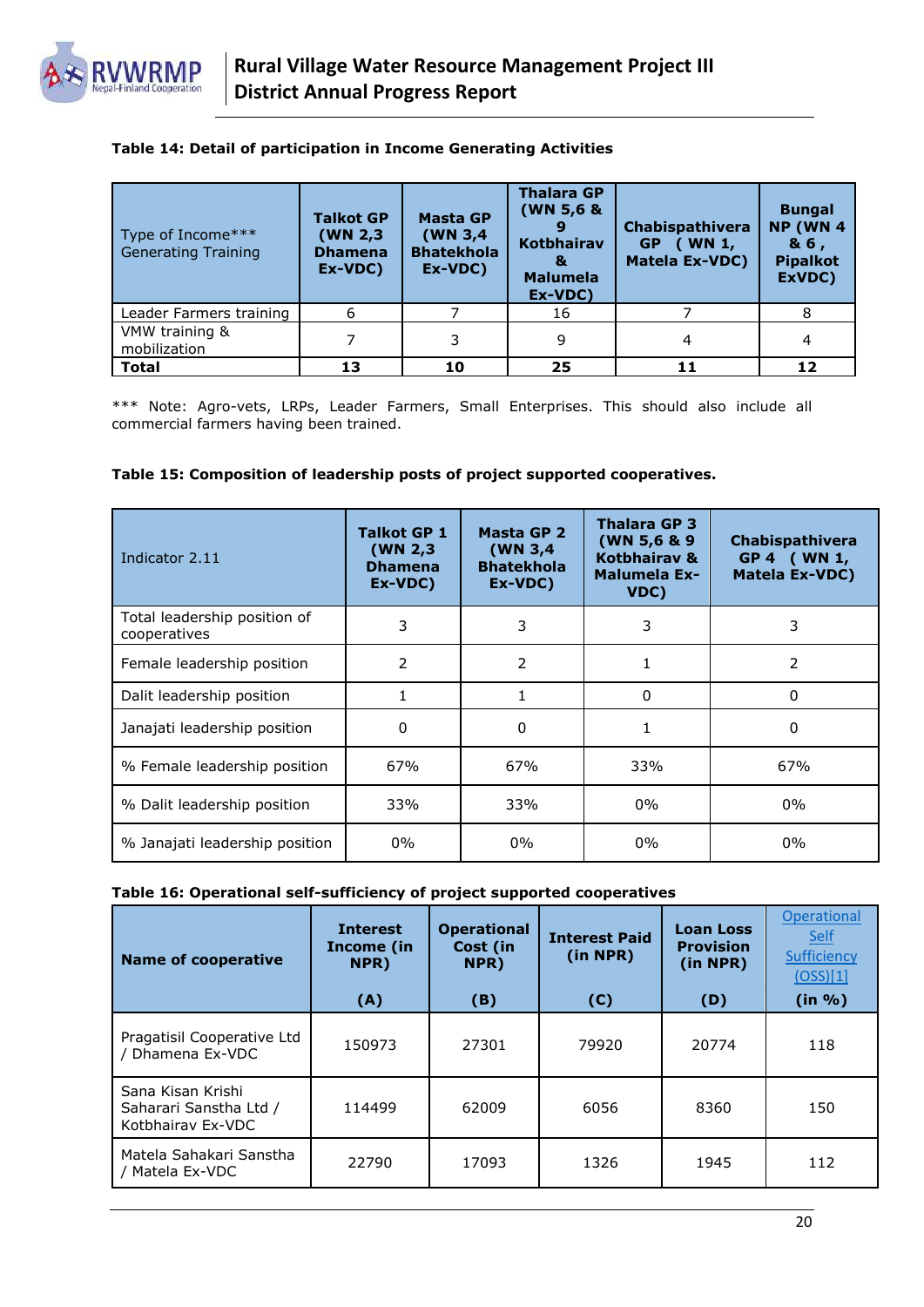

| Kalyankari Krishi<br>Sahakari Sanstha Ltd /<br>373916<br>Pauwagadi Ex-VDC<br>(Phase Out) | 118210 | 68326 | 51094 | 157 |
|------------------------------------------------------------------------------------------|--------|-------|-------|-----|
|------------------------------------------------------------------------------------------|--------|-------|-------|-----|

#### **Table 17: Composition of shareholders of project supported cooperatives**

| Name of                                                                         | <b>Total</b><br><b>Shareholders</b> | <b>Shareholders by sex</b> |        | <b>Shareholders by ethnicity</b> |          |               |
|---------------------------------------------------------------------------------|-------------------------------------|----------------------------|--------|----------------------------------|----------|---------------|
| cooperative                                                                     |                                     | Male                       | Female | <b>Dalit</b>                     | Janajati | <b>Others</b> |
| Pragatisil Saving and<br>Credit Cooperative<br>Ltd/ Dhamena                     | 412                                 | 54                         | 348    | 101                              |          | 311           |
| Sana Kisan Krishi<br>Saharari Sanstha Ltd<br>/ Kotbhairav Ex-VDC                | 176                                 | 22                         | 154    | 57                               |          | 118           |
| Matela Krishi<br>Sahakari Sanstha<br>Ltd / Matela Ex-VDC                        | 165                                 | 41                         | 124    | 29                               |          | 136           |
| Kalyankari Krishi<br>Sahakari Sanstha<br>Ltd / Pauwagadhi<br>Ex-VDC (Phase Out) | 340                                 | 0                          | 340    | 75                               |          | 265           |

#### **Table 18: VDC contribution on total actual investment**

| Indicator 3.9                                          | <b>Talkot GP 1</b><br>(WN 2,3)<br><b>Dhamena</b><br>Ex-VDC) | Masta GP 2<br>(WN 3,4)<br><b>Bhatekhola</b><br>Ex-VDC) | <b>Thalara GP</b><br>3 (WN 5,6 &<br><b>Kotbhairav</b><br>& Malumela<br>Ex-VDC) | Chabispathivera<br>GP 4 ( WN 1,<br><b>Matela Ex-VDC)</b> | <b>Bungal NP</b><br>5 (WN 4 &<br>6, Pipalkot<br>ExVDC) |
|--------------------------------------------------------|-------------------------------------------------------------|--------------------------------------------------------|--------------------------------------------------------------------------------|----------------------------------------------------------|--------------------------------------------------------|
| Total actual<br>expenditure in<br>investment cost      | 11987356                                                    | 13250077                                               | 15698074                                                                       | 5264299                                                  | 10754454                                               |
| <b>VDC</b> contribution                                | 334263                                                      | 532274                                                 | 508667                                                                         | 162147                                                   | 297862                                                 |
| % of VDC<br>contribution against<br>actual expenditure | 2.8%                                                        | $4.0\%$                                                | $3.2\%$                                                                        | $3.1\%$                                                  | 2.8%                                                   |

#### **Table 19: SOs Staffs List**

| S.N.          | Name of SOs staff    | Male / Female | <b>Position</b> | <b>Working Area</b>                                   |
|---------------|----------------------|---------------|-----------------|-------------------------------------------------------|
|               | Chatra Joshi         | Male          | FC.             | Pipalkot VDC (Bungal<br>Municipality WN 4,6)          |
| $\mathcal{P}$ | Harilal Bhattarai    | Male          | HP              | Pipalkot VDC (Bungal<br>Municipality WN 4,6)          |
| 3             | Shiv Bista           | Male          | <b>WRT</b>      | Pipalkot VDC (Bungal<br>Municipality WN 4,6)          |
| 4             | Kamal Bahadur Khadka | Male          | FC              | Kotbhairav VDC (Thalara Rural<br>Municipality WN 5,6) |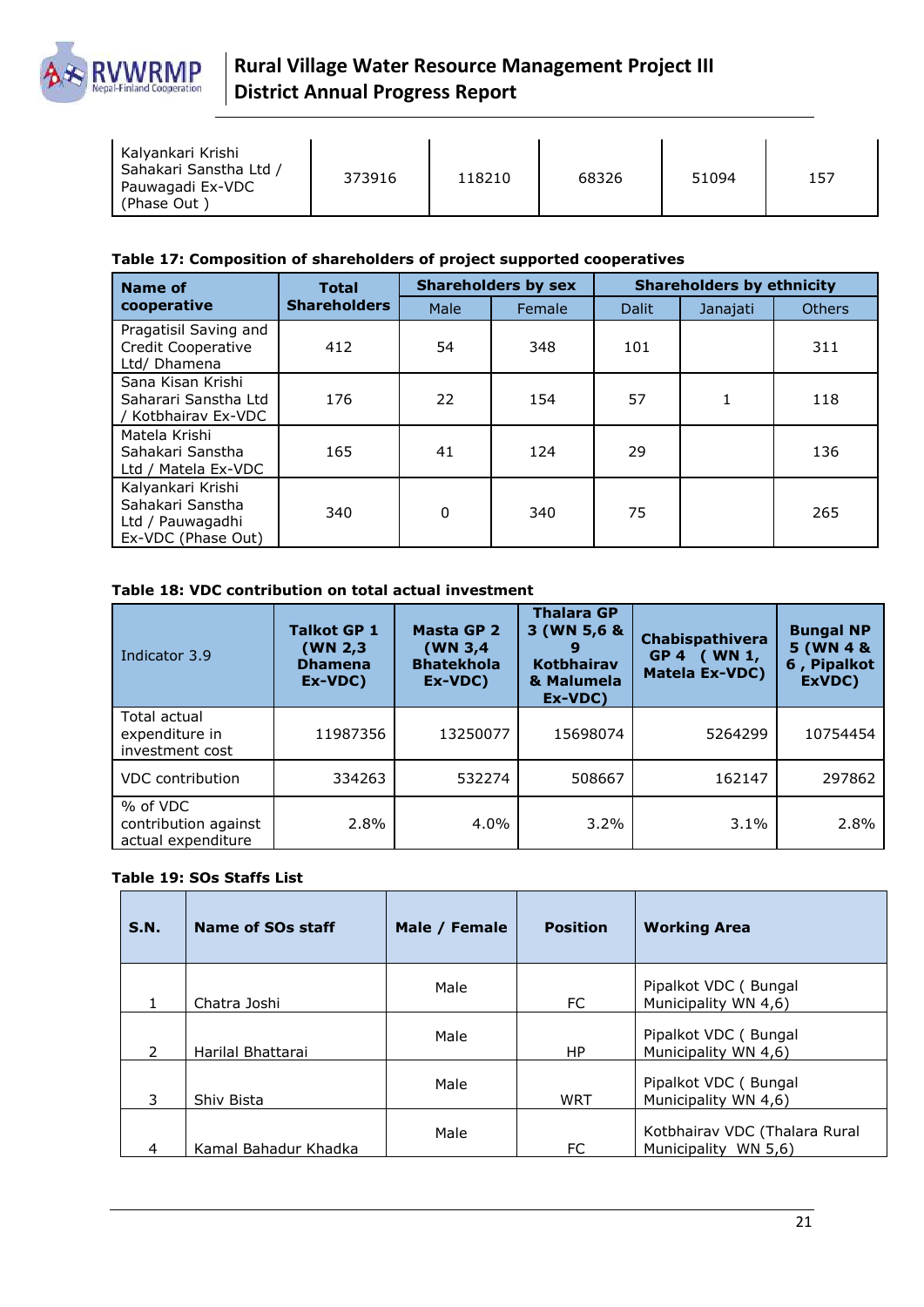

### **Rural Village Water Resource Management Project III District Annual Progress Report**

| 5              | Bhoj Raj Pandey      | Male   | <b>WRT</b> | Kotbhairav VDC (Thalara Rural<br>Municipality WN 5,6)   |
|----------------|----------------------|--------|------------|---------------------------------------------------------|
| 6              | Ammara Joshi         | Female | HP         | Kotbhairav VDC (Thalara Rural<br>Municipality WN 5,6)   |
| $\overline{7}$ | Radhika Nath         | Female | <b>FC</b>  | Malumela VDC (Thalara Rural<br>Municipality WN 9)       |
| 8              | Naresh Malla         | Male   | <b>HP</b>  | Malumela VDC (Thalara Rural<br>Municipality WN 9)       |
| 9              | Lokraj Joshi         | Male   | <b>WRT</b> | Malumela VDC (Thalara Rural<br>Municipality WN 9)       |
| 10             | Bhesh Raj Upadhya    | Male   | <b>FC</b>  | Matela VDC (Chabispathivera<br>Rural Municipality WN 1) |
| 11             | Ram Bahadur Sarki    | Male   | <b>WRT</b> | Matela VDC (Chabispathivera<br>Rural Municipality WN 1) |
| 12             | Mandodhari Bhandari  | Female | <b>HP</b>  | Matela VDC (Chabispathivera<br>Rural Municipality WN 1) |
| 13             | Janak Dwal           | Male   | <b>FC</b>  | Bhatekhola VDC (Masta Rural<br>Municipality WN 3&4)     |
| 14             | Sushila Thapa        | Female | HP.        | Bhatekhola VDC (Masta Rural<br>Municipality WN 3&4)     |
| 15             | Dal Bahadur Kathayat | Male   | <b>WRT</b> | Bhatekhola VDC (Masta Rural<br>Municipality WN 384)     |
| 16             | Paryag Raj Joshi     | Male   | <b>FC</b>  | Dhamena VDC (Talkot Rural<br>Municipality WN 2&3)       |
| 17             | Surendra Rokaya      | Male   | <b>WRT</b> | Dhamena VDC (Talkot Rural<br>Municipality WN 2&3)       |
| 18             | Sharada Sharma       | Female | HP         | Dhamena VDC (Talkot Rural<br>Municipality WN 2&3)       |
| 19             | Bal Bahadur Khadka   | Male   | <b>SE</b>  | Dhamena, Masta, Matela                                  |
| 20             |                      | Male   | <b>SE</b>  | Pipalkot, Kotbhairav, Malumela                          |